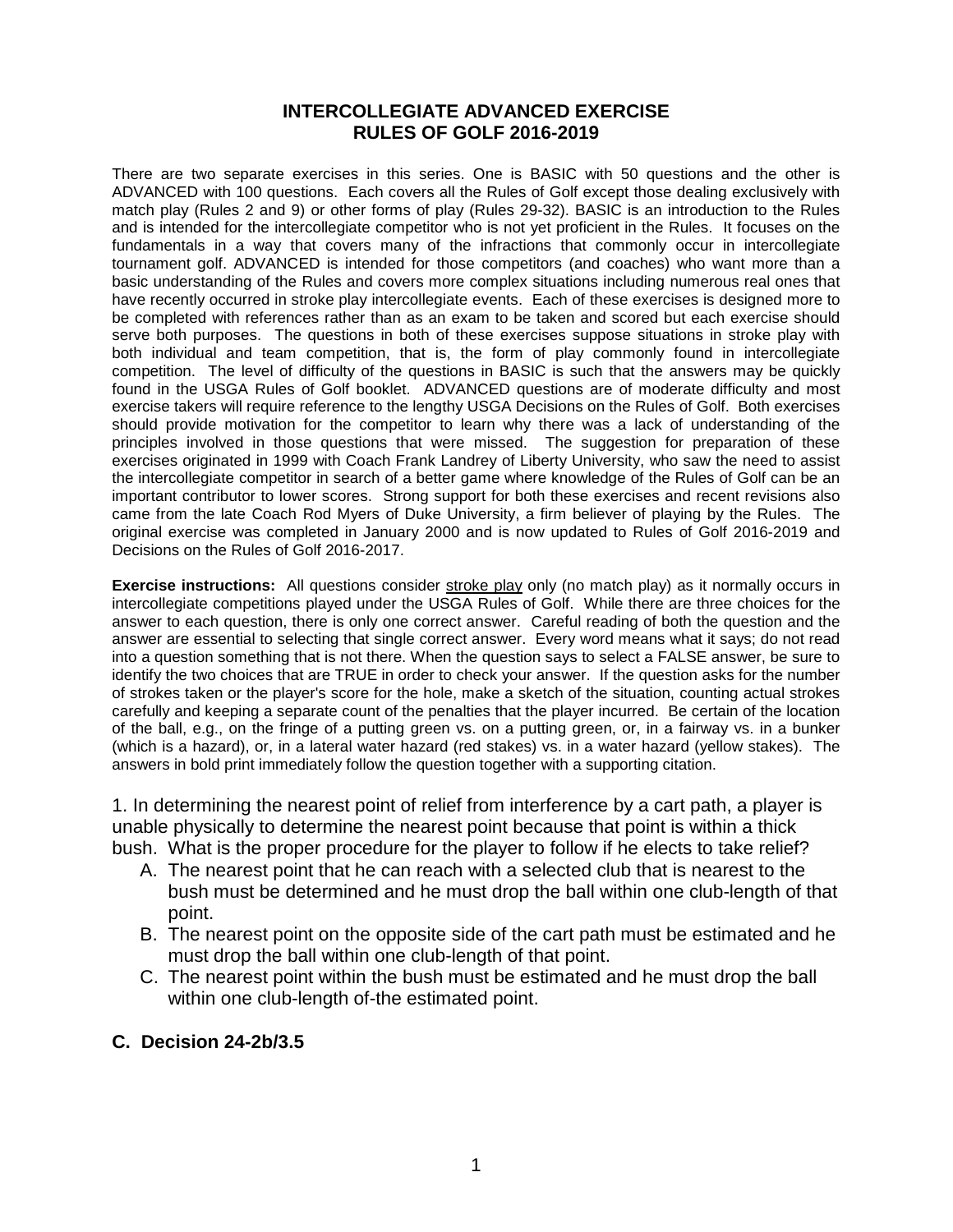2. A gust of wind causes a competitor's ball to roll about one foot from the fringe onto the putting green. A referee incorrectly advises him to replace the ball on the original spot. He does so and chips the ball onto the putting green. A coach immediately advises the committee member of his mistake. What is the ruling?

- A. The stroke played subsequent to the incorrect ruling must stand.
- B. The Committee should require him to proceed correctly and disregard the stroke played subsequent to the incorrect ruling.
- C. The Committee should require him to proceed correctly and disregard the stroke played subsequent to the incorrect ruling only if he has not completed the hole.

## **A. Decision 34-3/3.3**

3. A competitor's ball in motion after a stroke on a putting green is deflected by a fellowcompetitor's ball played from a bunker. What is the ruling?

- A. The competitor's stroke is canceled and the ball must be replaced.
- B. The competitor's stroke counts and the ball must be played as it lies.
- C. In equity, both strokes are cancelled and replayed without penalty.

## **A. Rule 19-5b**

4. A competitor's ball lies covered by sand in a bunker. In searching, he and his fellowcompetitors make numerous footprints before they find the ball. Before playing the ball, he smoothes the footprints. Which is correct?

- A. There is no penalty; he is entitled to the conditions when his ball came to rest.
- B. There is a penalty only if the smoothing affected the lie of the ball.
- C. Any footprints that have worsened an area covered by Rule 13-2 with respect to his next stroke may not be smoothed.

## **C. Decision 13-4/11**

5. A competitor strikes his tee shot into a group of trees not in a hazard. After a brief search, he finds his ball. He lifts the ball to see if it is unfit for play, which it is not, following all the required procedures of the applicable Rule. Before replacing the ball, he removes a small stone against which the ball was resting. What is the ruling?

- A. There is no penalty.
- B. There is a penalty of one stroke.
- C. There is a penalty of two strokes.

## **B. Decision 23-1/8**

6. A competitor moves a tee-marker and then makes his stroke from the teeing ground. In which of the following instances does he incur a penalty of disqualification?

- A. Intentionally kicking it or striking it with a club.
- B. As a result of falling over the marker.
- C. Because, in his view, the tee-markers were aimed in the wrong direction.

## **C. Decision 11-2/2**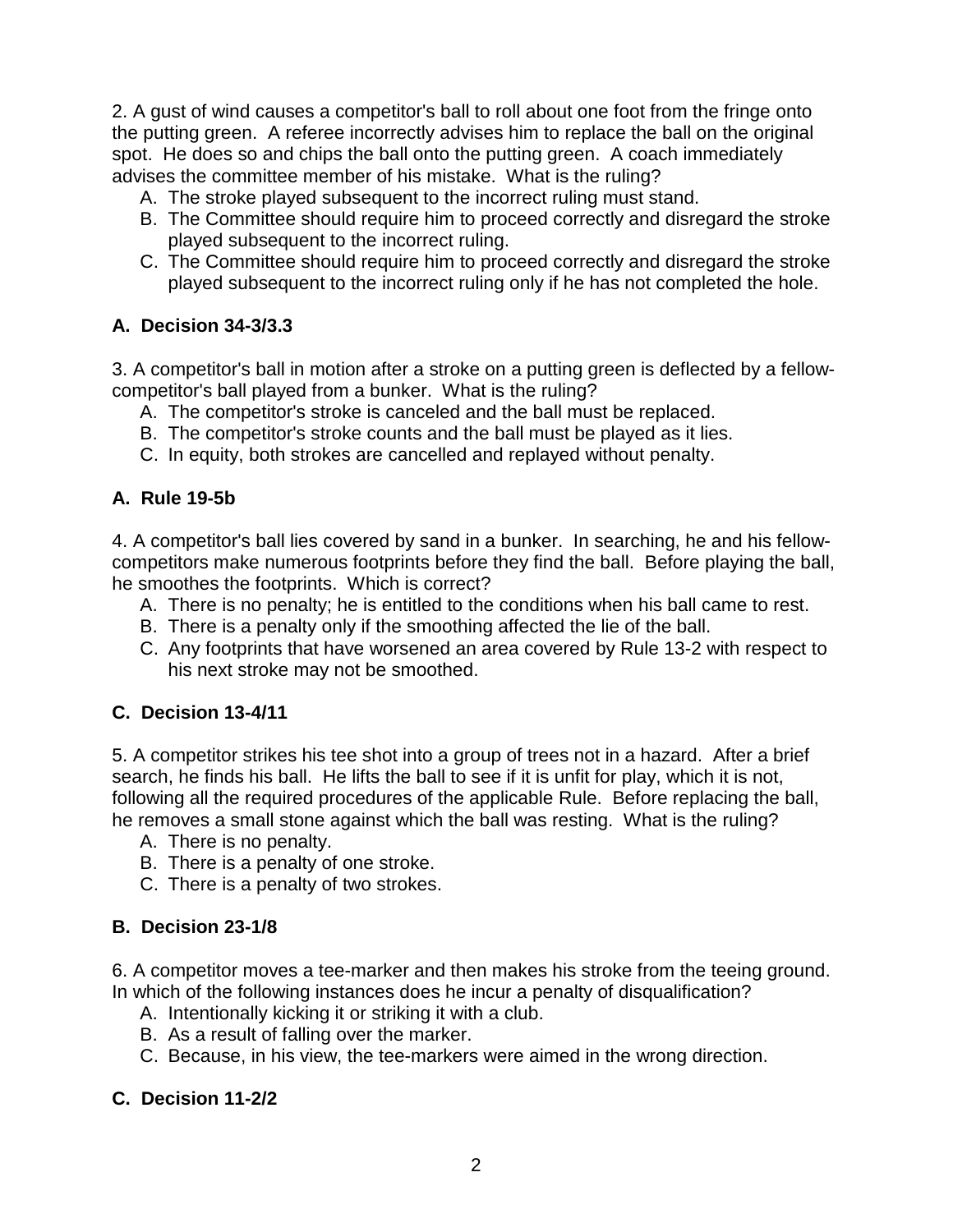7. In which of the following would a competitor incur a penalty of one stroke if his ball were accidentally moved in the process of marking its position?

- A. The placement of the ball-marker causes the ball to move.
- B. His hand with the coin in it causes the ball to move.
- C. He drops the ball-marker onto the ball from a short distance above the ball.

## **C. Decision 20-1/15**

8. Before playing a ball in a bunker, a player takes a firm stance in another part of the bunker away from where his ball lies and makes several practice swings with a club not touching the sand. What is the ruling?

- A. There is no penalty unless his ball was to return to the area where the stance was taken for the practice swings.
- B. There is no penalty because the club did not touch sand.
- C. There is a penalty of two strokes for testing the condition of the hazard.

## **B Decision 13-4/0.5**

- 9. Which of the following is correct regarding the application of lead tape to a clubhead?
	- A. Before the start of a round, as an exception to the Rules, a competitor may attach lead tape to a clubhead for the purpose of adjusting the weight of the club.
	- B. Lead tape applied to a clubhead before a round that becomes detached in the normal course of play may not be replaced during the round.
	- C. Lead tape applied to a clubhead before a round that becomes detached other than in the normal course of play may be replaced during the round.

## **A. Decision 4-1/4**

10. A competitor's ball strikes a tree and embeds in its own pitch-mark in the fairway. He lifts and drops the ball properly under the embedded ball Rule. Before the ball reaches the ground, it comes to rest in a small branch of the tree from which he plays the ball. What is the ruling?

- A. There is no penalty.
- B. There is a penalty of one stroke.
- C. There is a penalty of two strokes.

## **A. Decision 20-2b/1**

11. A competitor's ball lies in a water hazard. Before he takes his stance to play the ball, he makes a practice swing, touching the ground with his club that incidentally removes loose impediments near his ball. He also breaks the branch of a small shrub with his hand, improving the area of his intended swing. What is the ruling?

- A. There is a total penalty of two strokes.
- B. There is a total penalty of four strokes.
- C. There is a total penalty of six strokes.

#### **B. Decision 13-4/28**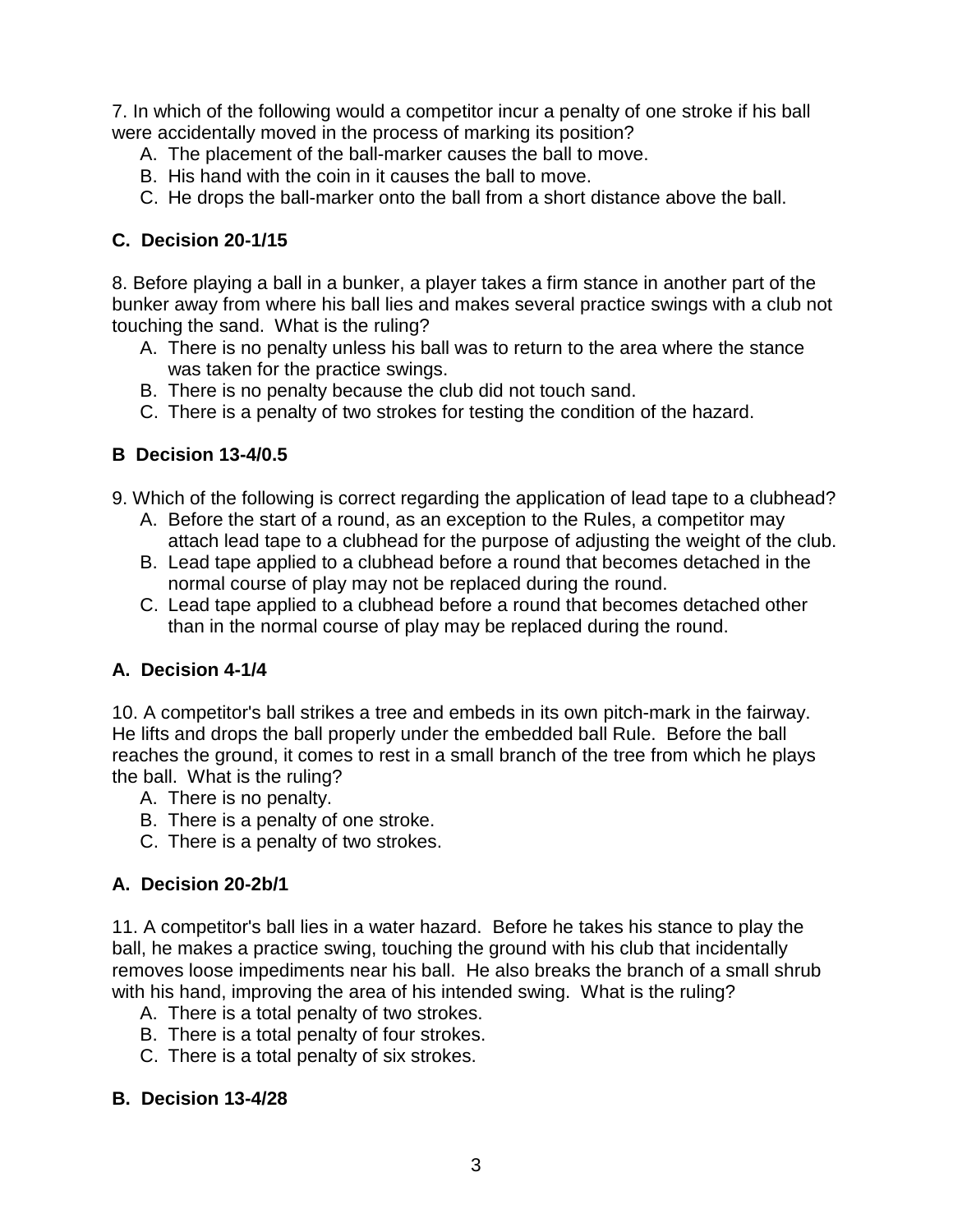12. A competitor's ball lies near a very large stone that intervenes on his line of play but does not interfere with his stance or the area of his intended swing. He enlists the help of several fellow-competitors, moves the stone and plays the ball as it lies. The stone was not solidly embedded. What is the ruling?

- A. There is no penalty.
- B. There is a penalty of one stroke.
- C. There is a penalty of two strokes.

## **A. Decision 23-1/2**

13. A competitor removes the flagstick and places it on the putting green near the hole. After the competitor putts, his fellow-competitor sees that the competitor's ball in motion might strike the unattended flagstick. The fellow-competitor picks up the flagstick before the ball reaches it, allowing the ball to roll beyond where the removed flagstick had been placed. What is the ruling?

- A. There is no penalty.
- B. The fellow-competitor incurs a penalty of two strokes.
- C. The competitor incurs a penalty of two strokes.

## **A. Rule 24-1**

14. Uncertain whether his ball lies in a hole made by a burrowing animal, a competitor announces that he will play a second ball and wishes to score with that ball. He plays the original ball as it lies onto the green; the second ball is played according to the abnormal ground conditions Rule but is struck into a water hazard. He picks up the second ball after several strokes in the water hazard, scores six with the original ball and completes his round. The Committee determines that the original ball lay in a hole made by a burrowing animal and that he was entitled to relief. What does the competitor score for the hole?

- A. 6.
- B. 8.
- C. He is disqualified.

## **C. Decision 3-3/8**

15. A fellow-competitor by mistake plays a competitor's ball that lay in the rough, altering the original lie. Neither the original lie nor the spot where the ball lay is known. What is the ruling?

- A. A ball must be dropped as near as possible to the spot where the original ball lay but not nearer the hole.
- B. A ball must be placed in the nearest lie most similar to the original lie that is not more than one club-length from the original lie but not nearer the hole.
- C. The original ball must be placed in the nearest lie most similar to the original lie that is not more than one club-length from the original lie but not nearer the hole.

## **A. Rule 15-3b Note and Decision 20-3b/5**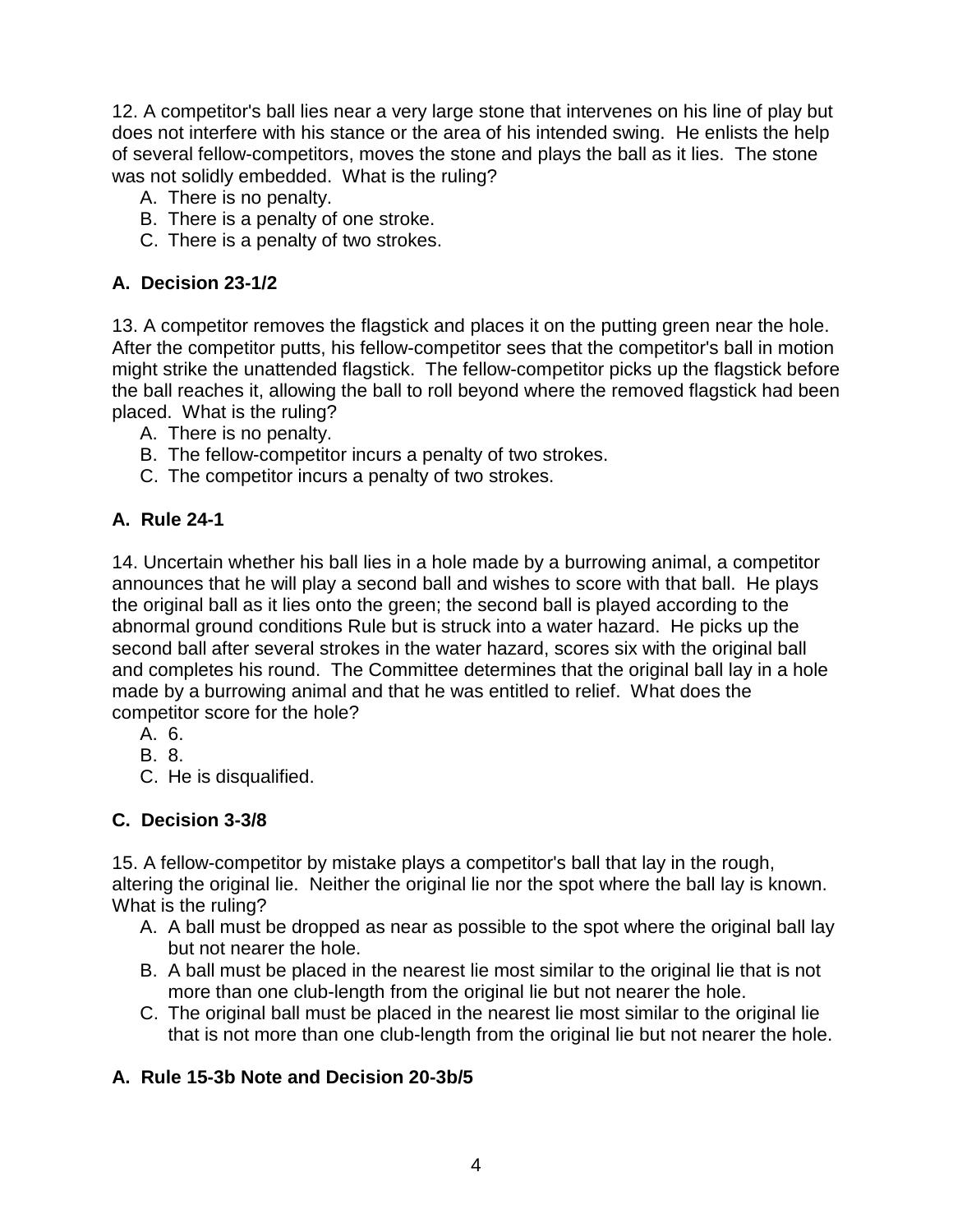16. Having struck his tee shot in the direction of some trees bordering a water hazard, a competitor briefly searches for his ball in the hazard but does not find it. Without knowledge or virtual certainty that his ball lies in the hazard, he drops a ball behind the hazard (about 55-yards forward of the teeing ground) according to the water hazard Rule and plays it. His original ball is then found inside the hazard within five minutes of beginning search. What is the ruling?

- A. There is no penalty; the original ball remains the ball in play.
- B. There is a penalty of one stroke according to the lost ball Rule and an additional penalty of two strokes for a breach of that Rule; the original ball is lost and the ball dropped under the water hazard Rule is in play.
- C. There is a penalty of one stroke according to the lost ball Rule and an additional penalty of two strokes for a serious breach of that Rule; he must abandon both balls previously played, return to the teeing ground and put a ball into play.

## **C. Decision 26-1/4**

17. In a 54-hole event, a competitor returns a score card for the first round that is incorrect because he incurred a penalty that he was unaware of at the time. His marker, a fellow-competitor, was aware of the penalty but nevertheless signed the score card. The Committee becomes aware of the incorrect score card during the second round. What is the ruling?

- A. The Committee must adjust the competitor's score including appropriate penalties; the marker is disqualified.
- B. The competitor is disqualified; the marker incurs no penalty.
- C. Because the competitor was unaware of the penalty incurred during the first round and play began for the second round, no penalty may be imposed.

# **A. Decision 6-6a/5**

18. Which of the following is permitted during a stipulated round provided that play is not unduly delayed?

- A. During the play of a hole, making a practice stroke at a plastic ball.
- B. Making a practice swing at any place provided the Rules are not breached.
- C. Between the play of two holes, making a full 9-iron stroke into the driving range with a range ball that was lying near the next teeing ground.

## **B. Rule 7-2, Note 1 and Decisions 7-2/4 and 7-2/5**

19. A competitor plays his ball from a bunker and the ball comes to rest in another bunker on the other side of the green. Before leaving the first bunker, he smoothes the footprints that he made for the shot. After playing out of the second bunker, his ball came to rest in the first bunker. What is the ruling?

- A. There is no penalty.
- B. There is a penalty of two strokes if the ball comes to rest in the smoothed area.
- C. There is a penalty of two strokes for testing the condition of the first bunker.

## **A. Decision 13-4/38**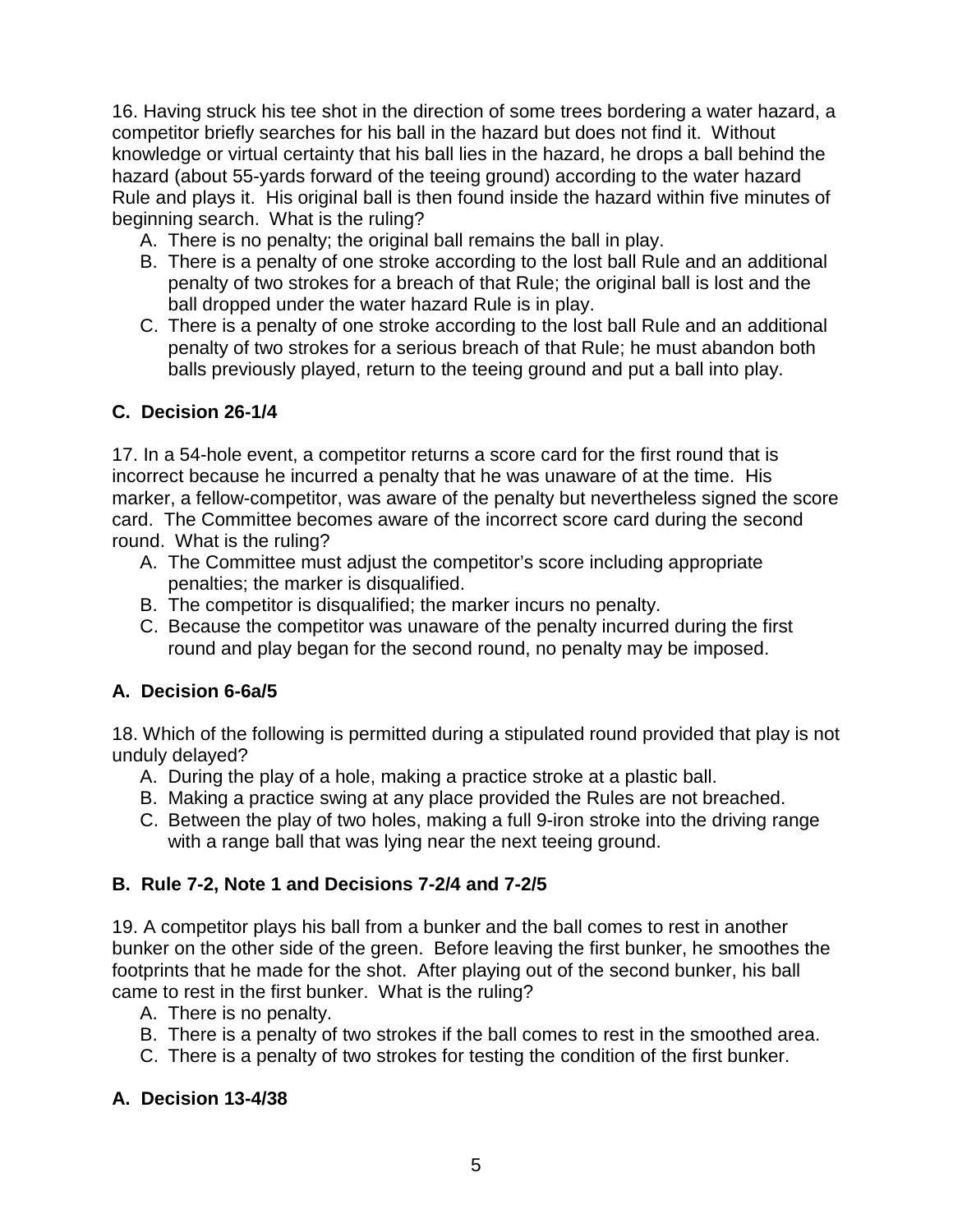20. For the purposes of measuring under the Rules when it is required to drop a ball, the competitor may use any club he has selected for the round. He may also borrow a club for measuring from anyone. If he borrows a club, measures with the borrowed club, drops a ball and plays it, he incurs no penalty provided that:

- A. he does not gain an advantage from using the borrowed club.
- B. he does not gain a significant advantage from using the borrowed club.
- C. the same outcome could have been achieved with one of the player's own clubs selected for that round.

#### **C. Decision 20/2**

21. Without the competitor's authority, a fellow-competitor removes the flagstick from the hole and the competitor's ball that was resting against the flagstick but not holed moves away from the hole. What is the ruling?

- A. There is no penalty to anyone; the ball must be played as it lies away from the hole.
- B. There is no penalty to anyone and the ball must be replaced against the flagstick; the competitor may then move or remove the flagstick.
- C. The fellow-competitor incurs a penalty of one stroke and the ball must be replaced against the flagstick; the competitor may then move or remove the flagstick.

#### **B. Decision 17-4/3**

22. A competitor's ball is played into a lateral water hazard. Without searching for the original ball, he and his group use their best judgment to agree on the point where the ball last crossed the margin of the hazard. Using that point for reference, he drops a ball under penalty of one stroke according to the lateral water hazard Rule. Before the dropped ball is played, his coach points out the location of the original ball, which crossed the margin nearly 25-yards forward of where the competitor estimated. He abandons the dropped ball, drops the original ball in the correct place and plays it. What is the ruling?

- A. There is a penalty of one stroke under the lateral water hazard Rule.
- B. There is a total penalty of three strokes.
- C. He is disqualified.

## **A. Decisions 20-6/4 and 26-1/16**

23. Before the Committee suspends play because of bad weather, a competitor searches for his ball for two minutes. Which of the following is correct?

- A. He may not continue to search during the suspension.
- B. He may continue to search during the suspension; the permitted total of five minutes to search for his ball does not apply during a suspension.
- C. He may continue to search during the suspension, but he is still only permitted a total of five minutes to search for his ball.

## **C. Decision 27/1.5**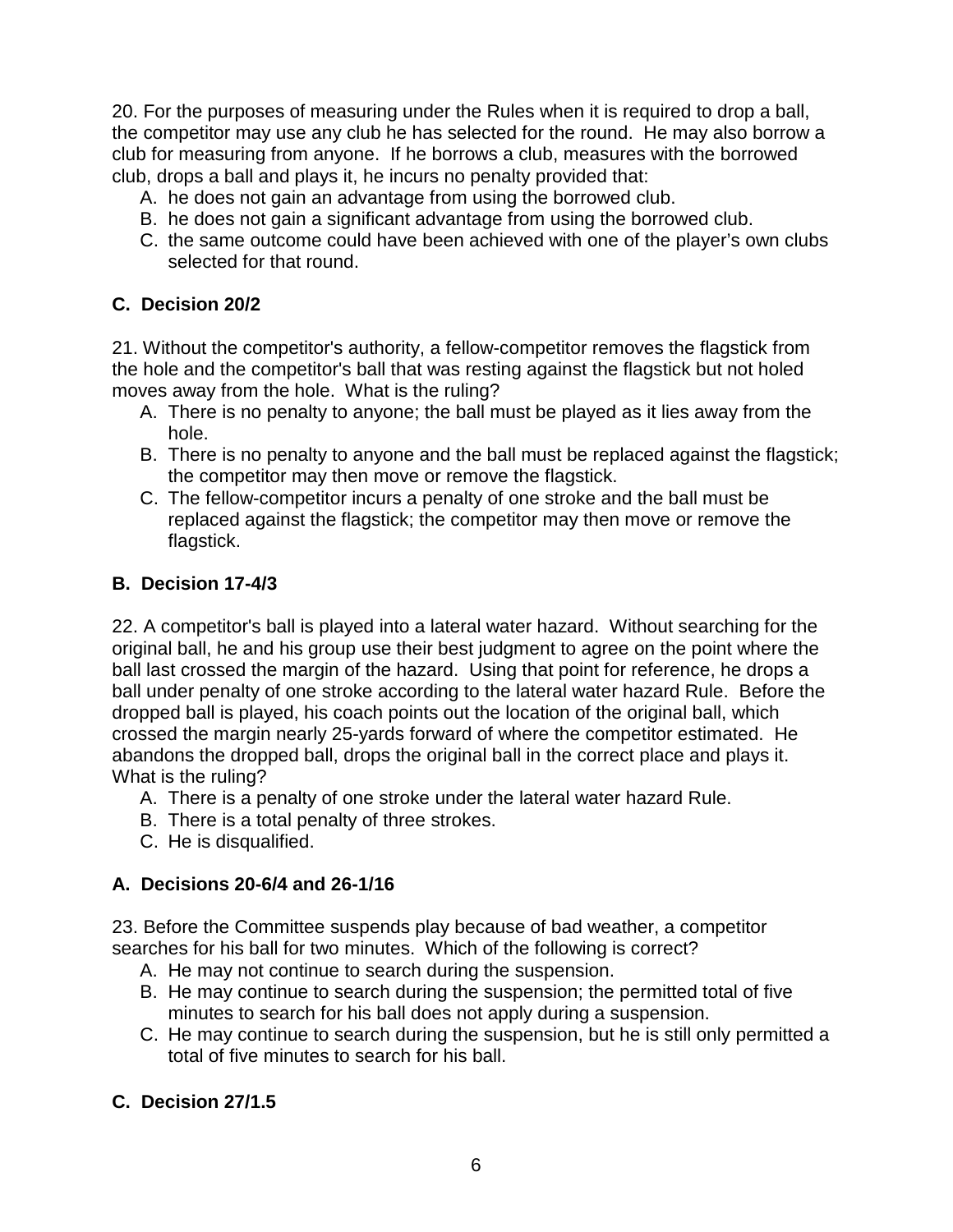24. A fellow-competitor purposely steps on a competitor's line of putt with the intention of damaging it. His action results in a deep footprint or spike mark. What is the ruling?

- A. The fellow-competitor is in breach of Rule 1-2 and incurs a penalty of two strokes unless the Committee decides to impose a penalty of disqualification; in equity, the competitor may restore the line to its previous condition.
- B. The fellow-competitor is in breach of Rule 1-2 and incurs a penalty of two strokes unless the Committee decides to impose a penalty of disqualification; only a Committee Member may restore the line to its previous condition; if a Committee member is not available within a reasonable time the competitor may do so.
- C. There is no penalty to anyone; in equity, the competitor may restore the line to its previous condition.

# **A. Decision 1-2/1**

25. A competitor's ball lies in heavy grass outside an area marked as ground under repair; but his stance for a reasonable stroke with his wedge is in the area. He takes relief and the ball comes to rest in a position where the condition does not interfere with his stance when using the wedge. However, the lie of the ball is such that he can reasonably use a 3-wood but his stance would be in the area. What is the ruling?

- A. He has a new situation and is entitled to relief according to the ground under repair Rule for the stroke with the 3-wood.
- B. He must play the ball as it lies.
- C. He must re-drop the ball without penalty as he continues to have interference.

# **A. Decision 20-2c/0.8**

26. Unaware that his ball was in a small area of ground under repair, a competitor chips it onto a putting green. Then, noticing the ground under repair marking, he lifts the ball, drops it according to the ground under repair Rule and plays it. What is the ruling?

- A. There is no penalty and the ball must be played as it lies.
- B. There is a penalty of two strokes and the ball must be played as it lies.
- C. There is a penalty of two strokes and the ball must be replaced where it originally lay on the putting green before he lifted it to take ground under repair relief.

# **B. Decision 18-2/8**

27. A fellow-competitor's ball lies near and to the side of a competitor's ball in the fairway. It is the competitor's turn to play and he asks that the ball of the fellowcompetitor be lifted because it catches his eye, constituting mental interference. What is the ruling?

- A. The competitor has the option to lift his ball.
- B. The ball may not be lifted.
- C. The ball must be lifted.

# **C. Decision 22/1**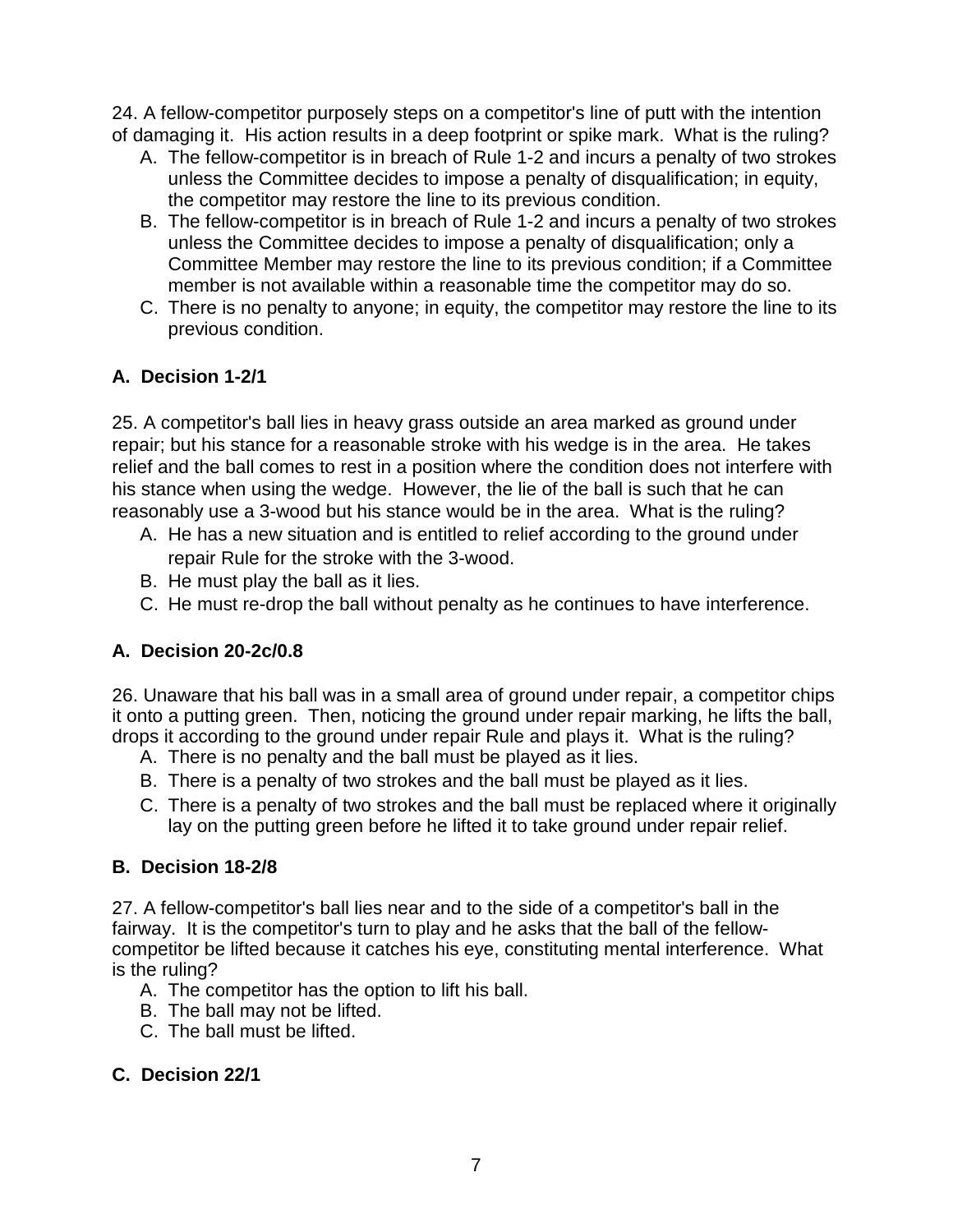28. As his tee shot was struck in the direction of trees and tall grass, a competitor plays a provisional ball. Walking toward the area where his ball might be lost, he meets his coach who tells him that the area of trees and tall grass is marked as a water hazard and questions why he played the second ball from the teeing ground. He tells the coach that the water hazard markings were not visible from the teeing ground and that he played a provisional ball for a ball lost outside a water hazard. The ball is not found. What is the ruling?

- A. He is not entitled to play a provisional ball in this situation; thus the second ball from the teeing ground becomes the ball in play under penalty of stroke and distance.
- B. If there is knowledge or virtual certainty that the ball is lost in the water hazard, he must abandon the provisional ball and may proceed under the water hazard Rule.
- C. If there is not knowledge or virtual certainty that the ball is lost in the water hazard, he must abandon the provisional ball, return to the teeing ground and put a ball into play under the lost ball Rule.

## **B. Rule 27-2c**

29. A water hazard (yellow lines and stakes) lies between the competitor's ball and the putting green. He plays the ball over both the hazard and the putting green into a bunker. He then plays the ball back over the putting green into the water hazard where it is not playable. He wishes to drop a ball outside the water hazard under penalty of one stroke. Which of the following is NOT correct?

- A. Drop a ball within two club-lengths of the spot where the original ball last crossed the margin of the hazard but not nearer the hole.
- B. Keep the point at which the original ball last crossed the margin of the hazard directly between the hole and the spot on which the ball is dropped.
- C. Drop a ball in the bunker at the spot where his last shot was played.

## **A. Decision 26-1/6**

30. A competitor's ball comes to rest in an area marked as ground under repair from which play is prohibited under penalty of two strokes. Uncertain of the proper procedure to follow, he announces that he will play a second ball following the procedures of the ground under repair Rule and that he wishes to count the original ball if the Rules permit. He plays the original ball as it lies inside the area of ground under repair. He then drops the second ball two club-lengths from the nearest point of relief as determined by the ground under repair Rule no nearer the hole and plays it from there. He properly reports to the Committee following his round. What is the ruling?

- A. The score with the second ball counts; there is no penalty.
- B. The score with the original ball counts with a penalty of two strokes.
- C. The score with the second ball counts with a penalty of two strokes.

## **B. Rule 3-3**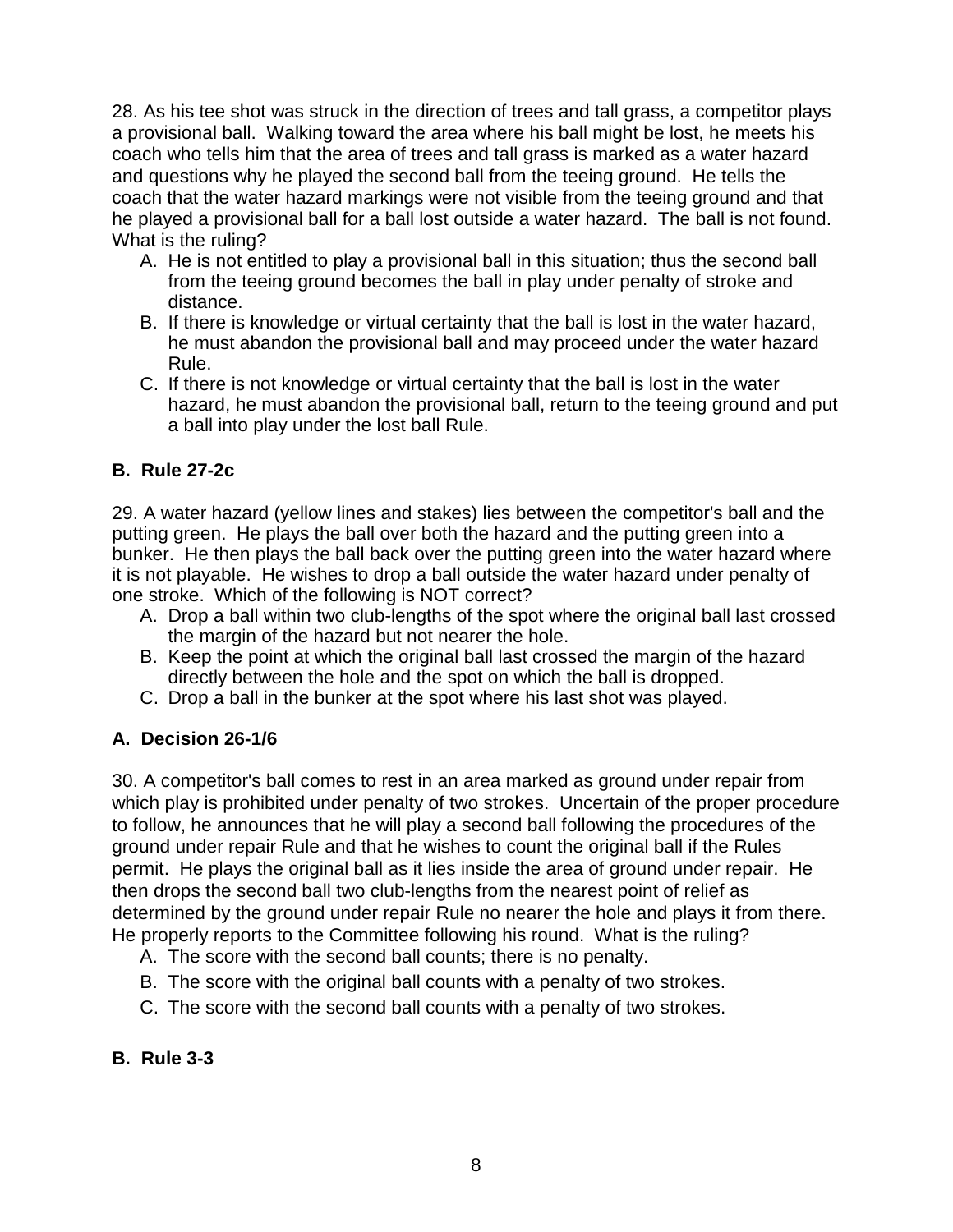31. A competitor's ball comes to rest inside a small water hazard near a live alligator. There is no point inside the hazard not near the alligator that is not nearer the hole than the position of the ball. What is the ruling?

- A. His only option is to take relief outside the water hazard, with a penalty of one stroke, under the water hazard Rule.
- B. In equity, he may drop a ball, without penalty, on the nearest spot within the hazard that is not dangerous even if this is nearer the hole than where the original ball lies.
- C. In equity, he may drop a ball, under penalty of one stroke, outside the hazard, keeping the point where the original ball lay between the hole and the spot on which the ball is dropped.

## **C. Decision 1-4/10**

32. Because of heavy rain, a competitor refuses to start at the appointed time and is disqualified. A second competitor picks up because of the rain after completing nine holes of the scheduled 18-hole round of a 54-hole event. He is also disqualified. Later in the day, the Committee cancels the round because the course is unplayable and reschedules it for the next day. Each of the competitors asks that they be allowed to play the next day without penalty. What is the ruling?

- A. All penalties are cancelled and both competitors may play the next day.
- B. The first competitor is disqualified; the second competitor may play the next day.
- C. The second competitor is disqualified; the first competitor may play the next day.

# **A. Decision 33-2d/3**

- 33. In which of the following does the competitor NOT incur a penalty?
	- A. Holing a short putt by using a motion similar to that of a shot in billiards using the bottom of the clubhead.
	- B. Playing a right-handed stroke with the back of a left-handed club.
	- C. Holing a short putt using the handle end of a putter.

# **B. Decisions 14-1/1, 14-1/2, and 14-1/3**

34. Prior to making his first putt, a competitor notices that the hole is damaged other than by the impact of a ball. The proper dimensions of the hole have not materially changed and a Committee Member is not readily available. What is the ruling?

- A. In equity, he may repair any damage to the hole without penalty.
- B. He should discontinue play and await a Committee member.
- C. He must continue play without repairing the hole.

# **C. Decision 16-1a/6**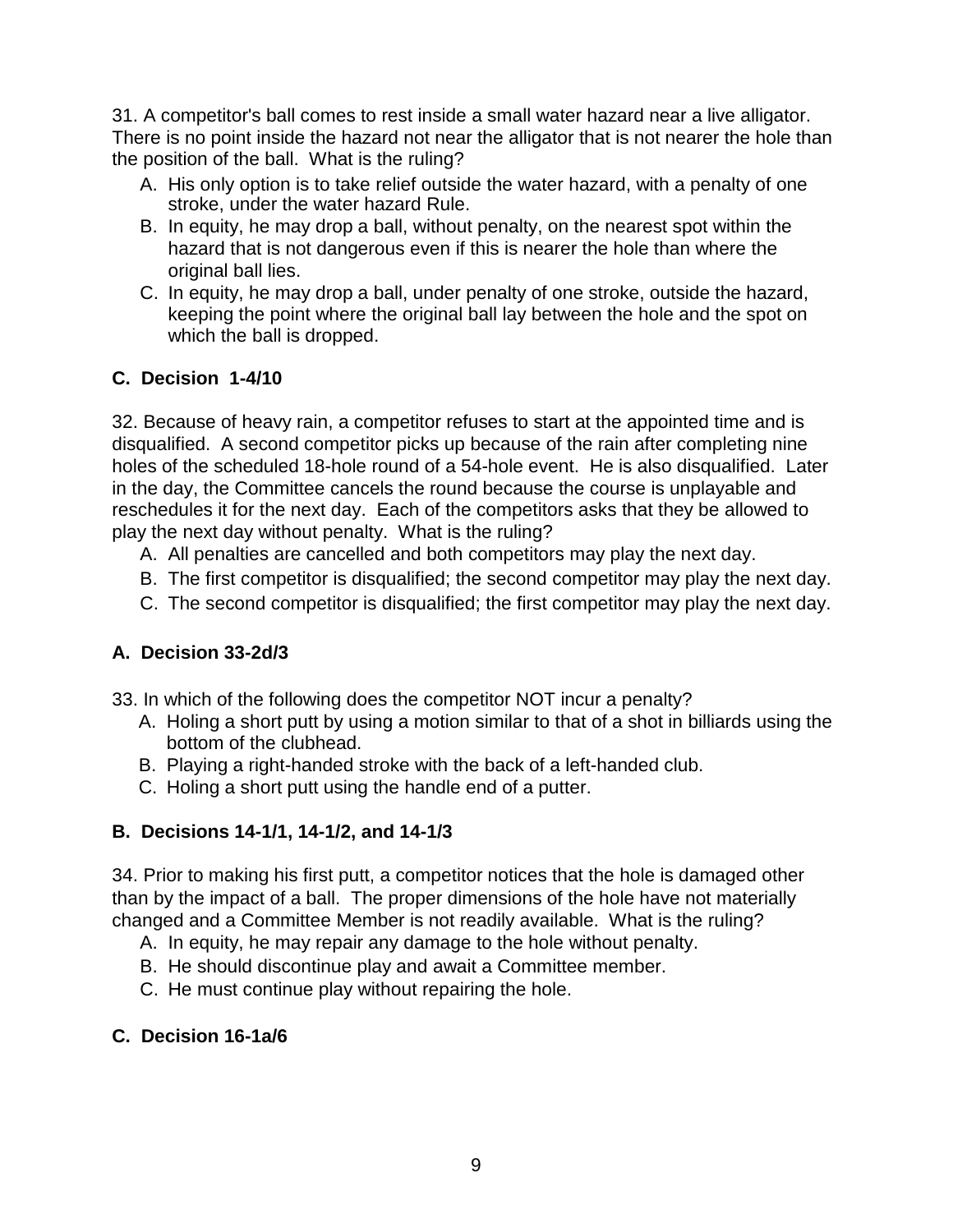35. A competitor's ball lies in some bushes and he fairly takes his stance, addressing the ball. With the intention of making a stroke, he starts his backswing. Before reaching the top of his backswing, his club strikes and breaks a small branch that results in an improvement to the area of his intended swing, whereupon he discontinues his backswing. What is the ruling?

- A. There is no penalty because the player fairly took his stance.
- B. There is no penalty because the branch was broken during backswing for the stroke.
- C. There is a penalty of two strokes.

## **C. Decision 13-2/14.5**

36. A competitor plays a provisional ball. He searches for the original ball for about two minutes and walks forward to play the provisional ball that is in a poor lie. He deems it unplayable and drops it according to the unplayable ball Rule. Before he plays the dropped ball and within the five-minute search period, a fellow-competitor finds the original ball and lifts it without the competitor's authority believing that the competitor was intent on playing the provisional ball. What is the ruling?

- A. When the provisional ball was deemed unplayable and dropped closer to the hole than where the original ball was found, it became the ball in play.
- B. When the provisional ball was deemed unplayable and dropped closer to the hole than where the original ball was likely to be, it became the ball in play.
- C. Since the original ball was found within five minutes of search and the player had not made a stroke with the provisional ball nearer the hole than where the original ball was likely to be, the original ball remained the ball in play and must be replaced without penalty to anyone; the provisional ball must be abandoned.

## **C. Decision 27-2b/6.5**

37. After searching for his tee shot for nearly two minutes, a competitor returns to the teeing ground and tees another ball preparing to play under the lost ball Rule. Before he can play the ball, his coach finds a ball within the five-minute search period that he believes is the competitor's ball. Neither the coach nor the competitor is able to identify it as his ball before the search period has elapsed. What is the ruling?

- A. The competitor is allowed enough time to reach the area in order to identify the ball; if the competitor identifies the ball as his, it is not a "lost ball" even though the identification takes place after the five-minute search period has elapsed.
- B. Since the player has teed another ball under the lost ball Rule, the original ball is lost under penalty of stroke and distance; the original ball must be abandoned and the teed ball played.
- C. If the competitor is unable to identify the ball as his before the five-minute search period has elapsed, the original ball is lost and the player must continue play under the lost ball Rule.

## **A. Decision 27/5.5**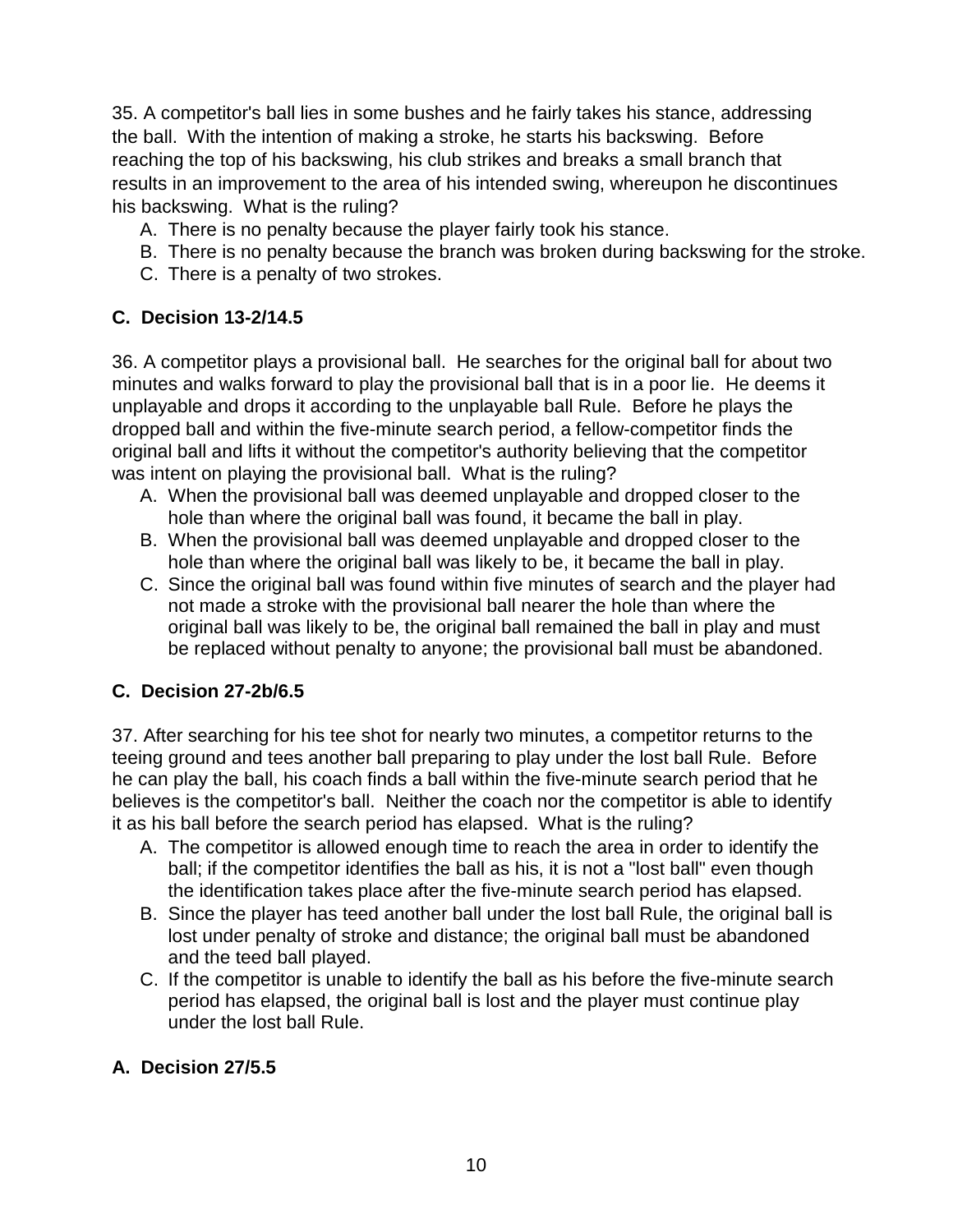38. A gust of wind blows a plastic cup containing the competitor's ball from where it lay at rest in the fairway into the rough. What is the ruling?

- A. The ball must be dropped as near as possible to the spot directly under the place where it lies in the plastic cup in the rough.
- B. The ball must be dropped as near as possible to the spot directly under the place where it lay in the plastic cup in the fairway.
- C. The ball must be placed as near as possible to the spot directly under the place where it lay in the plastic cup in the fairway.

# **B. Decision 18-1/7**

39. During the 3rd hole of the1st round of a competition, a competitor's ball embeds in the fairway. He lifts and drops the ball. After it strikes the ground near its original position, it rolls into and comes to rest in a bunker. Not knowing that he is required to re-drop the ball, he plays it as it lies in the bunker and completes the round. During the 3rd round of the competition, a fellow-competitor questions the procedure that the competitor followed during the first round and the Committee is consulted. What is the ruling?

- A. The player incurs a total of four penalty strokes added to his reported score at the 3rd hole of the 1st round of the competition.
- B. There is no penalty; although the player proceeded incorrectly during the 1st round of the competition, a penalty may not be assessed during the 3rd round unless he knew that he was in violation of the Rules.
- C. He is disqualified.

# **A. Rule 20-2c and Exception to Rule 6-6d**

40. Thinking he has found his original ball buried in deep rough, a competitor by mistake lifts a stray ball and drops it within two club-lengths of where it lay according to the unplayable ball Rule. He plays the stray ball and then discovers his original ball nearby within the five-minute search period. His coach tells him that he must play the original ball since it was found within the five minute search period. What is the ruling?

- A. He incurs a penalty of two strokes for playing a wrong ball; the stray ball must be abandoned and the original ball remains the ball in play because it was found with the five minute search period.
- B. The stray ball is a ball substituted without authority for the original ball and becomes the ball in play with a penalty of two strokes; the original ball must be abandoned.
- C. He incurs a penalty of one stroke under the lost ball Rule and an additional penalty of two strokes under that Rule for playing from a wrong place; if the breach was a serious one he must correct his error or be disqualified.

# **C. Decisions 15/14 and 28/15**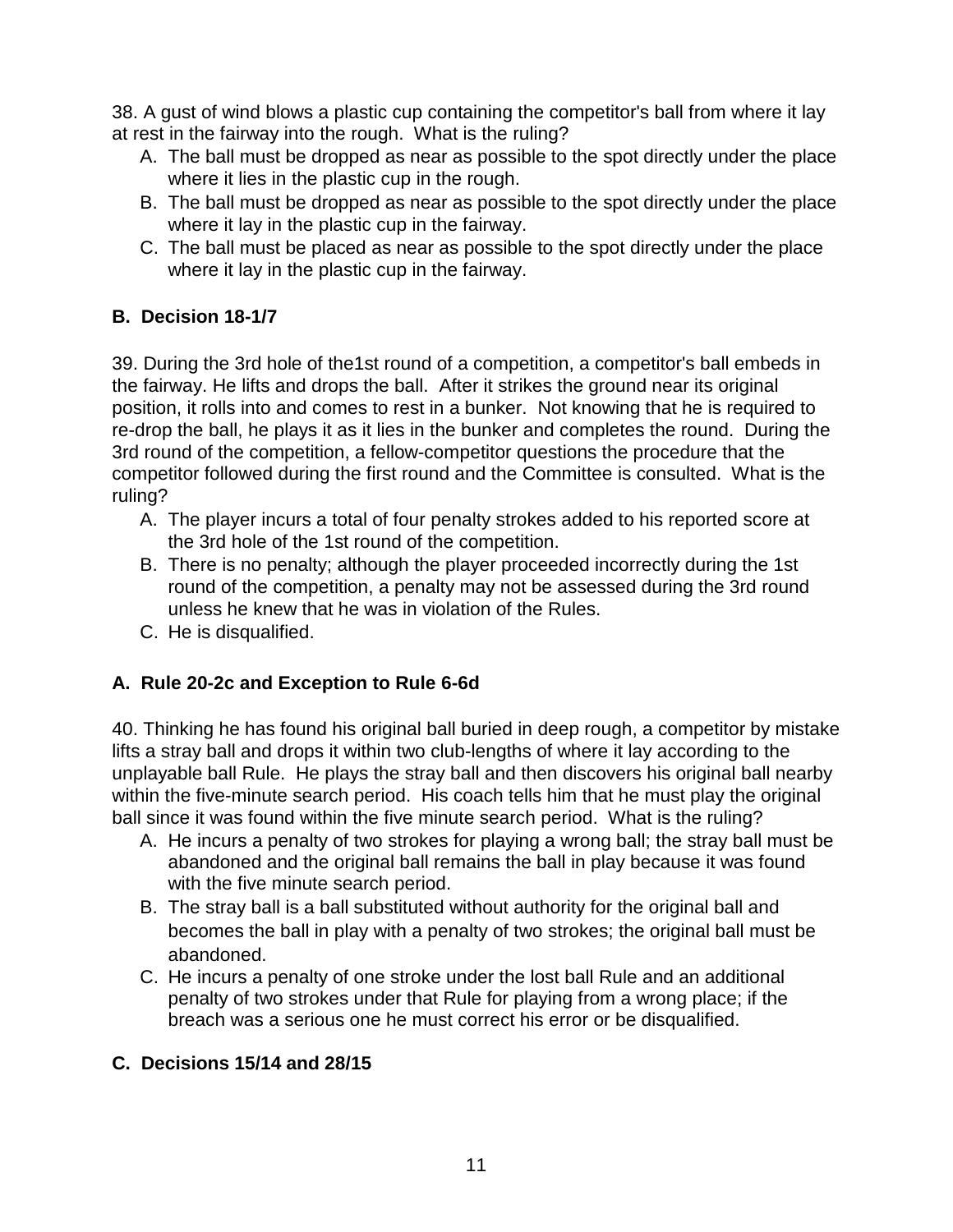41. A competitor blades a short chip shot from the front fringe of the putting green and, after a five minute search period, the ball (ball A) is lost in a soft, mushy area just over the putting green. He returns to the front fringe and drops a ball (ball B) under the lost ball Rule. After he plays it onto the putting green, a team mate points out that the original ball (ball A) was lost in an area that is marked as ground under repair. He lifts ball B, returns to the soft, mushy area, drops another ball (ball C) according to the ball lost in ground under repair Rule and plays it onto the putting green. What is the ruling?

- A. There is no penalty.
- B. Ball C was incorrectly substituted and played from a wrong place but remains in play; there is a total penalty of three strokes, including the penalty for lost ball.
- C. Ball C was incorrectly substituted and played from a wrong place; the player must correct his error by canceling the stroke with ball C and placing ball B on the spot from which it was lifted, incurring only the penalty for lost ball.

## **B. Decisions 15/8**

42. A competitor's ball lies in a bunker. He makes a stroke and the ball fails to clear the bunker lip, rolls down the face and comes to rest against his foot. He removes his foot and the ball rolls further away. What is the ruling?

- A. There is a penalty of one stroke for accidental deflection; the ball must be replaced where it came to rest against his foot.
- B. There is a penalty of two strokes and the ball must be played as it lies.
- C. There is a total penalty of three strokes for accidental deflection and ball at rest moved; the ball must be replaced where it came to rest against his foot.

# **A. Decision 19-2/1**

43. A competitor is searching for his ball that is thought to lie in a water hazard. He probes for it in water with a club and accidentally moves it with his foot from where it lay in long grass into deep water within the hazard. What is the ruling?

- A. There is no penalty for moving his ball while searching in a water hazard.
- B. There is a penalty of one stroke for moving his ball; he must replace the ball and play it or, without additional penalty, proceed under the water hazard Rule.
- C. There is a penalty of one stroke for moving his ball; he may replace the ball and play it or, without replacing it, proceed under the water hazard Rule incurring an additional penalty stroke.

# **C. Decision 12-1/5**

44. A club is damaged in the normal course of play; which is NOT correct?

- A. It may be replaced with any club even if not unfit for play.
- B. It may be repaired without unduly delaying play.
- C. It may be used in its damaged state for the remainder of the stipulated round.

## **A. Rule 4-3a**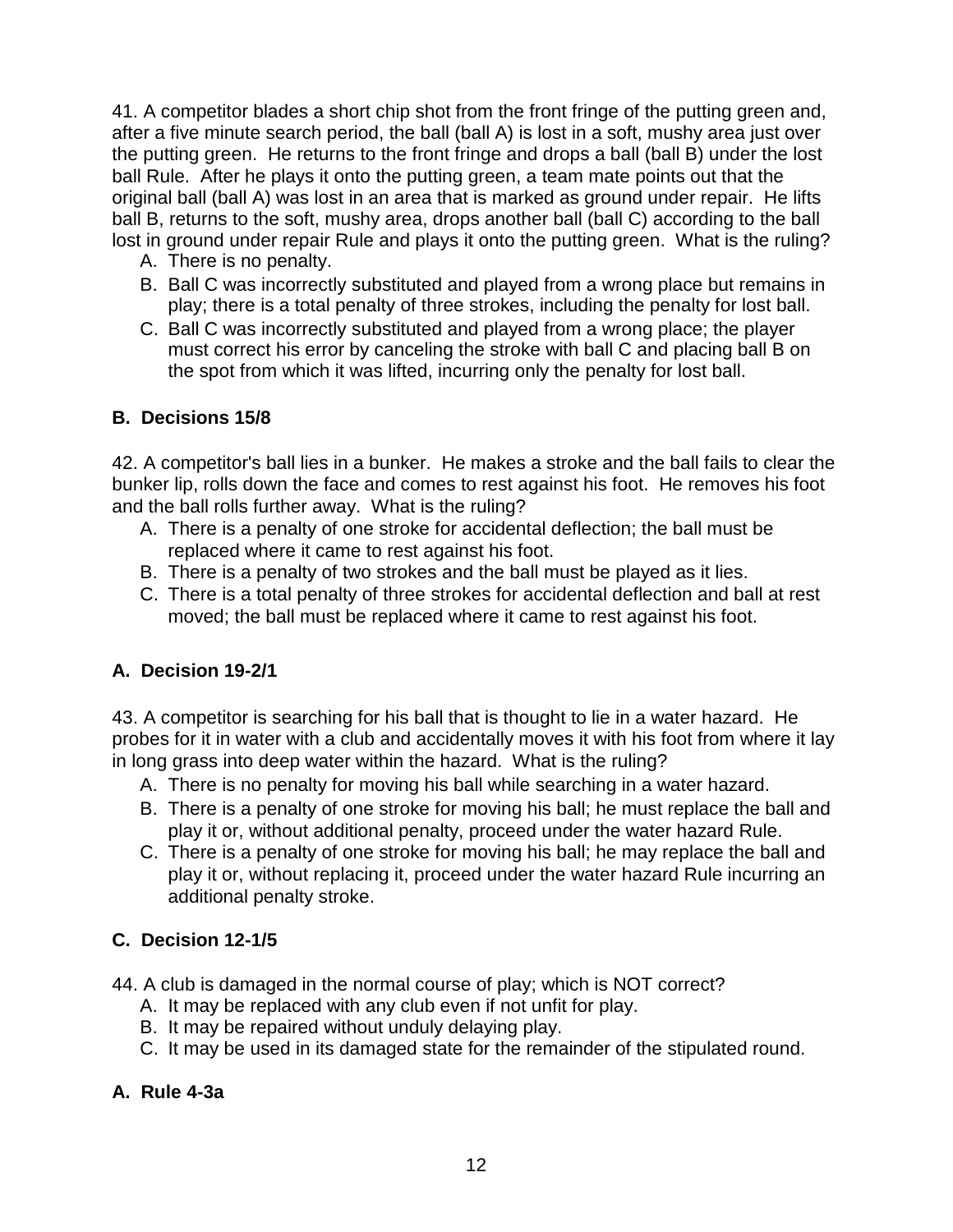45. In the conditions of competition for a team event with individual competition, the Committee has NOT authorized each team to appoint an assistant coach who may give advice to members of that team under the Note to the advice Rule. During a round, a non-playing assistant coach tells a competitor who is a member of his team what club others have been using at the tee of the  $4<sup>th</sup>$  hole, which is a par-3, and how to swing the club. The competitor takes no action to stop this irregular procedure by the assistant coach but does not use the information that was provided. What is the ruling?

- A. There is no penalty.
- B. In equity, since he took no action to stop this irregular procedure, he should incur a penalty of two strokes.
- C. He is disqualified.

## **B. Decision 8-1/24**

46. Immediately before a suspension of play, a competitor strikes a tee shot onto the fringe of the putting green of a par-3 hole. The ball was at rest and visible to all the competitors in the group. After resumption of play, the ball was found in a bunker to the rear of the green. What is the ruling?

- A. The original ball must be played as it lies in the bunker.
- B. The original ball must be lifted and dropped, without penalty, as near as possible to the spot from which it was moved but not in a hazard or on a putting green.
- C. The spot where the original ball lay must be estimated and either the original ball or a substituted ball must be placed, without penalty, on the estimated spot.

#### **C. Rule 6-8d Note**

47. A group of competitors find that one tee-marker is missing from the teeing ground of the 17th hole. They estimate the area of the teeing ground based on the remaining marker, play from the place they judge to be the teeing ground, complete the round, and return their score cards. What is the ruling?

- A. If the Committee is satisfied that the competitors did not gain an advantage in playing from the place they judged the teeing ground, in equity, there is no penalty.
- B. Each competitor incurs a penalty of two strokes applied to the 17th hole.
- C. The competitors are disqualified.

## **A. Decision 11-4b/2**

48. After accidentally stepping on his ball in the rough and altering the lie of the ball, a competitor drops the ball as near as possible to where the ball originally lay and plays it. The original lie is known; the spot where the ball lay is unknown. What is the ruling?

- A. There is a penalty of one stroke.
- B. There is a penalty of two strokes.
- C. There is a total penalty of three strokes.

#### **B. Decisions 18-2/21.3 and 20-3b/4**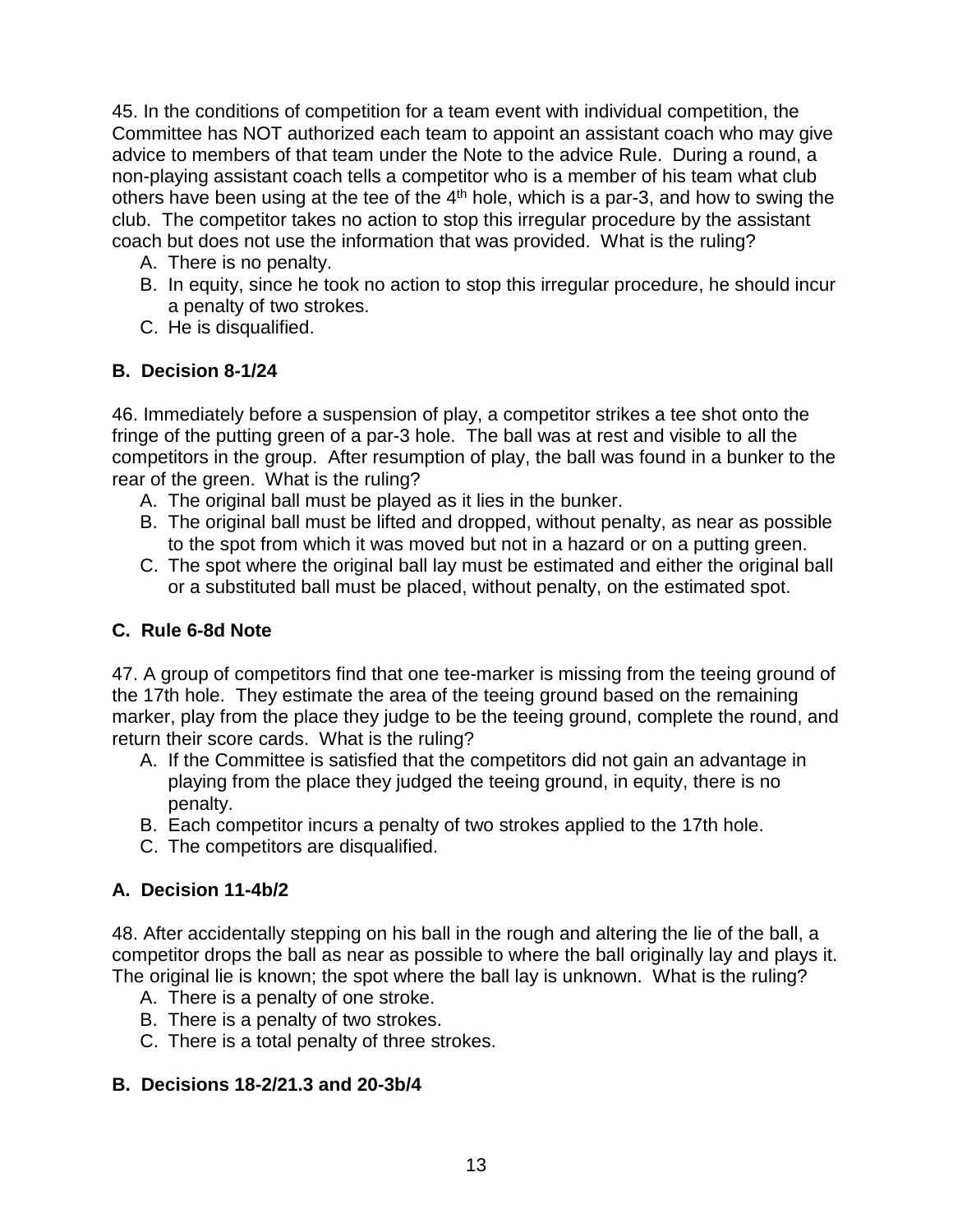49. A competitor lifts his ball on the putting green and sets it aside. A fellow-competitor putts and his ball strikes the competitor's ball. What is the ruling?

- A. There is no penalty to either player; the competitor must replace his ball on the spot from which it was lifted and the fellow-competitor must play his ball as it lies.
- B. The fellow-competitor incurs a penalty of two strokes; the competitor must replace his ball on the spot from which it was lifted and the fellow-competitor must play his ball as it lies.
- C. The fellow-competitor incurs a penalty of two strokes; the competitor must replace his ball on the spot from which it was lifted and the fellow-competitor must replace his ball, cancel the stroke and replay it.

# **A. Decision 19-5/1**

50. There is an insect on a competitor's ball in a bunker. Before making a stroke at the ball, he waves his hand to encourage the insect to move. He does not touch the ground or move another loose impediment in the bunker but the insect flies away. What is the ruling?

- A. The insect is a loose impediment; however, there is no penalty provided he has not touched the insect.
- B. The insect is a loose impediment that may not be touched or moved; there is a penalty of one stroke.
- C. The insect is a loose impediment that may not be touched or moved; there is a penalty of two strokes.

# **A. Decision 23-1/5**

51. A competitor's ball lies in a fairway in the middle of a group of pine cones. In order to avoid a possible penalty for moving his ball, the competitor asks a fellow-competitor to remove one of the pine cones that is resting against the ball. What is the ruling?

- A. There is no penalty.
- B. The competitor incurs a penalty of one stroke.
- C. The action of the competitor is so contrary to the spirit of the game that he should be disqualified.

# **C. Decision 33-7/7`**

52. A competitor's ball lies in a bunker that is completely covered with casual water. He takes relief and drops a ball in the bunker at a spot affording maximum available relief. He then decides that he would have been better off to proceed under the second option of the casual water Rule that requires dropping the ball under penalty of one stroke outside the bunker. What is the ruling?

- A. He must play the ball as it lies.
- B. He must play the ball as it lies or take relief under the unplayable ball Rule.
- C. He may take relief under the second option of the casual water Rule.

# **B. Decision 25-1b/9**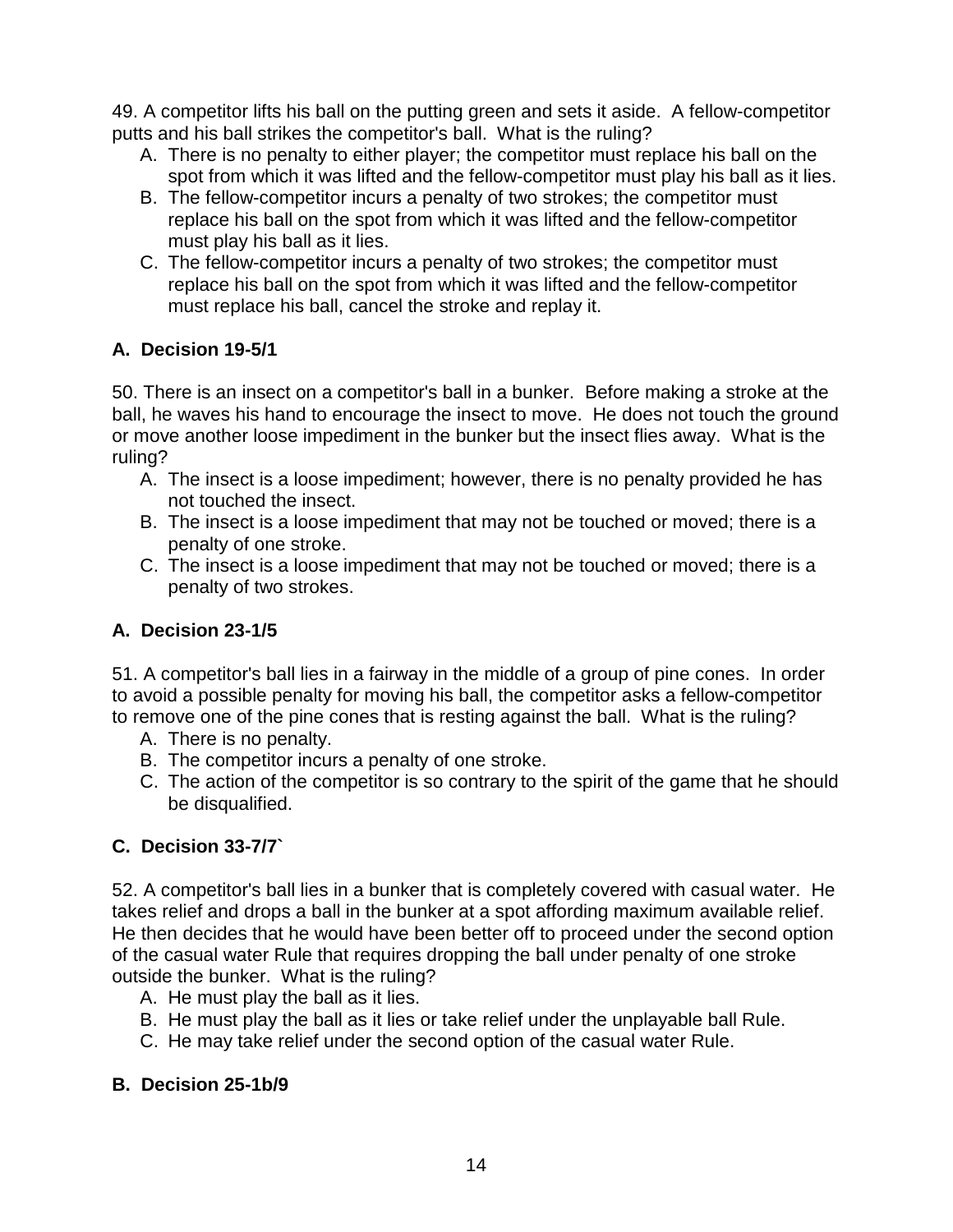53. At the 3rd hole of the first round of a 54-hole event, a competitor plays a wrong ball from a hazard and discovers his error after playing it again outside the hazard. He corrects his error by playing his original ball, reports the facts to a Committee member and is told by mistake that there is no penalty because the wrong ball was initially played from a hazard. He returns his score card without a penalty on the  $3<sup>rd</sup>$  hole. During the second round, the Committee retrospectively adds two penalty strokes to his first round score. At the request of the team coach, the Committee reviews its decision. What is the ruling?

- A. There should be no penalty; the decision is reversed and the score returned by the player on the score card stands.
- B. The decision to add the two penalty strokes is sustained.
- C. The player is disqualified for a score card violation.

## **B. Decision 34-3/1**

54. A 54-hole event was scheduled for 18-holes on each of Thursday, Friday and Saturday. After completion of Thursday's round, severe weather set in and the second round was cancelled on Friday morning. On Friday afternoon, conditions improved and several competitors played a few holes on the course that day. What is the ruling?

- A. There is no penalty as the round for Friday was canceled.
- B. Each competitor incurs a penalty of two strokes for practicing on the competition course between rounds.
- C. Each of the competitors is disqualified for practicing on the competition course between rounds.

# **C. Decision 7-1b/6**

55. A competitor tops his approach shot to a putting green. When reaching his ball on the putting green, he marks its position, lifts it and examines it. He then tosses it into a deep water hazard, telling his fellow-competitor that it was damaged and substitutes a new ball. He completes his round with the new ball. What is the ruling?

- A. There is a penalty of one stroke.
- B. There is a penalty of two strokes.
- C. He is disqualified.

# **B. Decision 5-3/3.5**

56. A series of telephone poles, all of which lie inbounds, are supported by guy wires, all of which are out of bounds. One of the guy wires interferes with a competitor's swing at his ball in play. He lifts the ball, determines the nearest point of relief from interference by the guy wire and drops it according to the obstruction Rule in a position that results in relief from the guy wire. He plays the ball. What is the ruling?

- A. There is no penalty.
- B. There is a penalty of two strokes.
- C. He is disqualified.

## **B. Rule 24-2 and Decision 24-2b/21**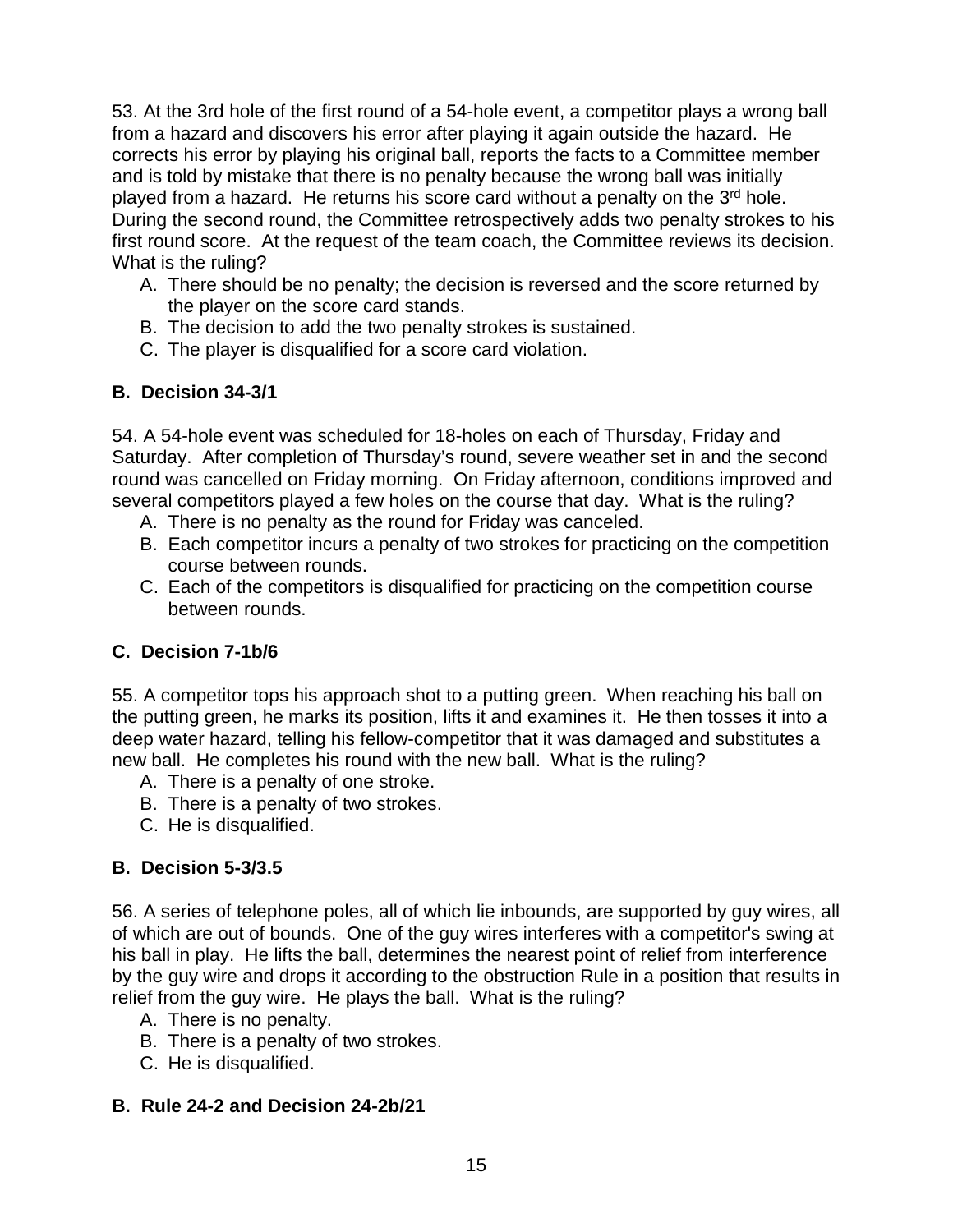57. During play of the 1st hole, a competitor's ball lies on the fringe of the putting green of the 10th hole where he finds that his stance is on the putting green. He determines the nearest ball position where his stance is not on the putting green. He lifts the ball and drops it within one club-length of that position. It rolls and comes to rest where there is no interference by the putting green and he plays it. What is the ruling?

- A. There is no penalty.
- B. There is a penalty of two strokes.
- C. He is disqualified.

#### **B. Rule 18-2 and Rule 25-3**

58. Prior to making his first stroke on the putting green, a competitor notices that there is an old hole plug raised on his line of putt. He attempts to lower the plug but fails to do so. He discontinues play and requests the Committee to lower the plug. The Committee cannot lower the plug without delaying play. What is the ruling?

- A. He is not entitled to relief and must resume play without delay or be disqualified for discontinuance of play.
- B. There is no penalty and the Committee should declare the old hole plug as ground under repair.
- C. He incurs a penalty of two strokes for attempting to repair the old hole plug without authority of the Committee.

#### **B. Decision 16-1c/3**

59. A competitor returns a score card with a score for a hole lower than actually taken. He discovers his error much later when reading the results of the event in a school publication and notifies his coach. The coach contacts the competition Committee who review the facts. What is the ruling?

- A. If the error was because of his failure to include a penalty that, before the competition closed, he did not know he had incurred, then the score stands.
- B. There is no penalty for the score card violation since the competition has closed.
- C. He is disqualified.

## **A. Decision 34-1b/1**

60. Unaware that his ball lies in a water hazard, a competitor takes relief within the hazard according to the abnormal ground conditions Rule because his stance is in a salamander hole. Before playing the dropped ball, a fellow-competitor advises him that the Rules do not permit relief from a burrowing animal hole when the ball lies in a water hazard. He abandons the ball, takes relief under the water hazard Rule and completes the hole. What is the ruling?

- A. There is no penalty.
- B. There is a penalty of one stroke.
- C. There is a penalty of two strokes.

#### **B. Decision 25-1b/26**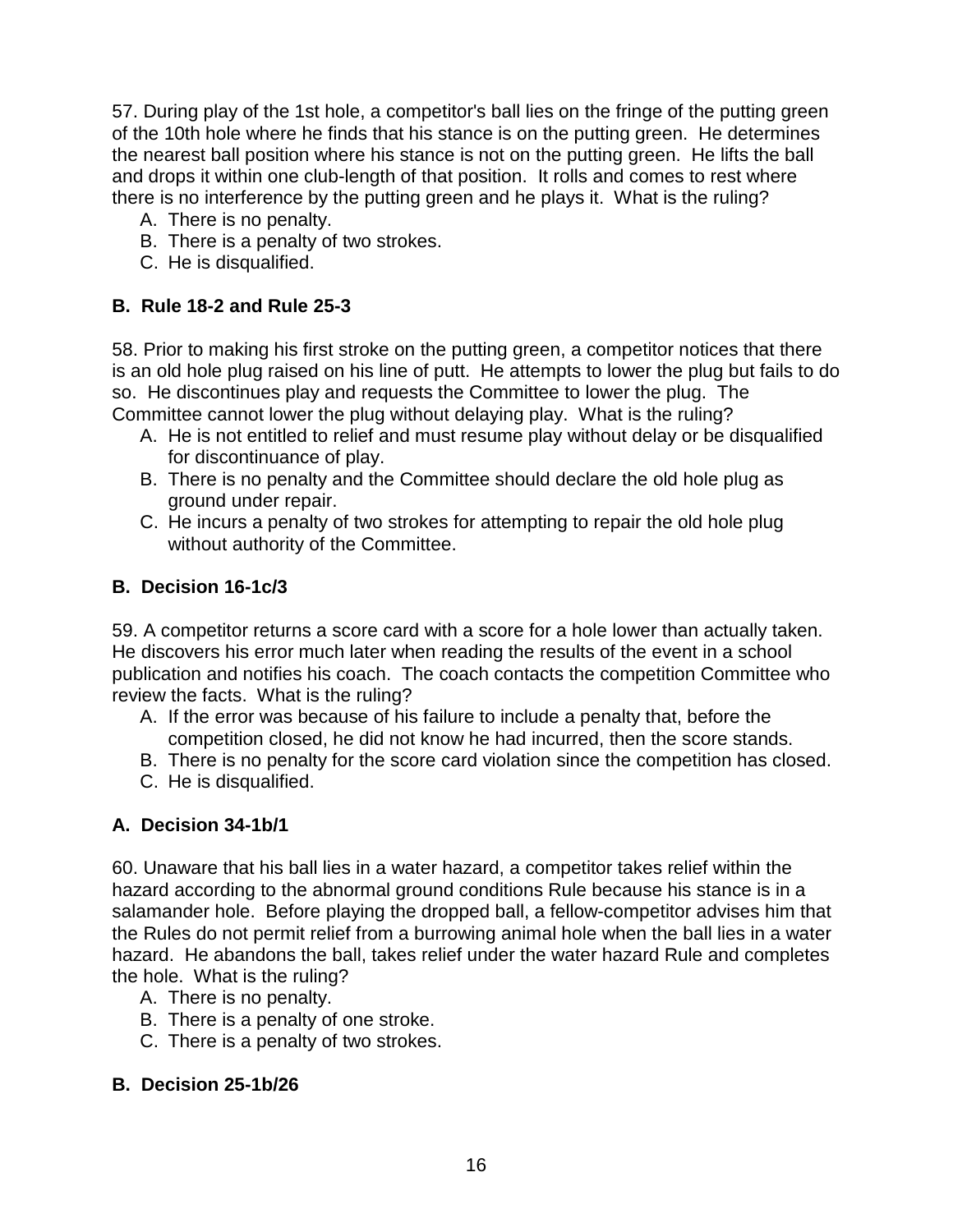61. A player plays a wrong ball in a bunker and discovers his mistake before playing again. Returning to the bunker, he finds that his stroke at the wrong ball uncovered and moved his original ball that was not visible before the stroke. What is the ruling?

- A. There is a two-stroke penalty for play of a wrong ball; in equity, the original ball must be replaced and the lie recreated.
- B. There is no penalty for play of a wrong ball; in equity, the original ball must be replaced and the lie recreated.
- C. There is a two-stroke penalty for play of a wrong ball; in equity, the original ball must be replaced in the nearest most similar lie.

# **A. Decision 18-2/21**

62. After a search of five minutes in an area of ground under repair, the competitor's group decides that there is not knowledge or virtual certainty that the competitor's tee shot is lost in the area. As he starts walking back to play from where his previous stroke was played nearly 250-yards away, the original ball is found in the ground under repair. His fellow-competitors agree that he may put a ball into play without penalty using the ball lost in ground under repair Rule rather than with penalty of stroke and distance under the lost ball Rule. He drops a ball according to the ball lost in ground under repair Rule, plays the ball, completes the hole and plays from the next tee. What is the ruling?

- A. There is no penalty.
- B. There is a penalty of two strokes.
- C. He is disqualified.

# **C. Rule 20-7 and Decision 27/7**

63. An obstruction interferes with a player's stance and also intervenes on his line of play. He properly determines the nearest point of relief from interference and drops the ball within one club-length of that point. It comes to rest in a position that avoids both interference and intervention by the obstruction. He plays the ball. What is the ruling?

- A. There is no penalty; he is not required to maintain the intervention.
- B. He is required to drop the ball in such a position that intervention on the line of play is maintained; there is a penalty of two strokes.
- C. He is disqualified for a serious breach of the Rules.

# **A. Decision 24-2b/7**

64. During play of the 15th hole, a competitor breaks the shaft of his wedge in the normal course of play. He borrows a new wedge from his coach and finishes the hole. He discovers at the 18<sup>th</sup> tee that the wedge was a club selected for play by a team mate playing on the course and that he is in breach of the Rules for using this club. He finishes the round using the new wedge. What is the ruling?

- A. There is no penalty in these circumstances.
- B. There is a penalty of two strokes at each of the 15th and 16th holes.
- C. He is disqualified.

## **C. Rules 4-3 and 4-4**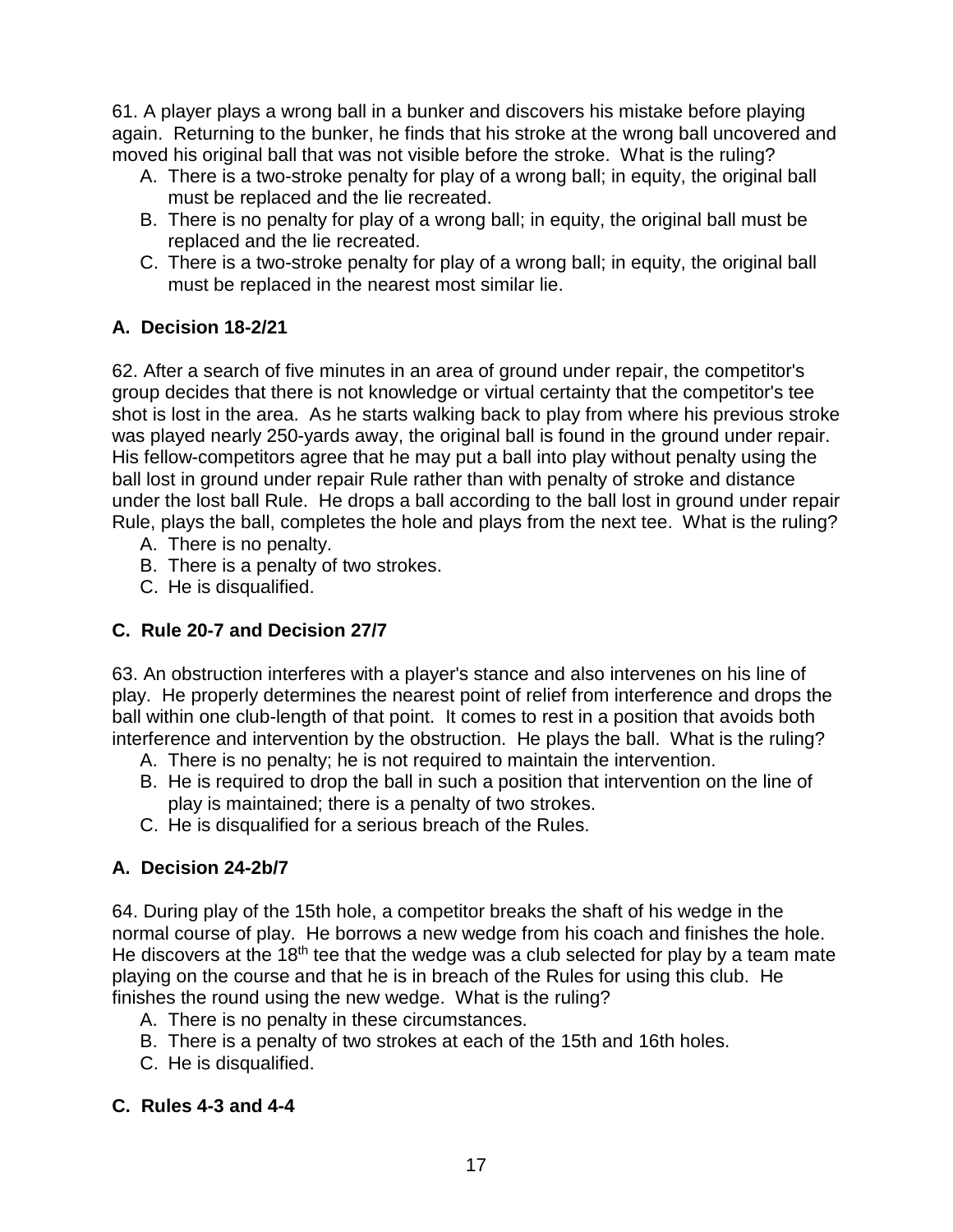65. In obtaining relief from ground under repair, a competitor drops the ball two clublengths from the nearest point of relief and not in a proper manner. He plays the ball. What is the ruling?

- A. There is a penalty of one stroke.
- B. There is a penalty of two strokes.
- C. There is a total penalty of three strokes.

#### **B. Decision 20-2a/3**

66. A competitor makes a stroke at a ball that appears to safely fly over a group of trees but is deflected out of bounds; however, he cannot see where the ball comes to rest. He replaces his divot and presses it down in addition to several others nearby. Then, his coach signals to him that the ball is out of bounds and he is required to play a ball under a stroke and distance penalty. What is the ruling?

- A. There is no penalty, in equity, for replacing and pressing down divots since he was unaware that he would be required to drop a ball in the area.
- B. There is a penalty of two strokes for replacing the divots.
- C. There is a penalty of two strokes for pressing down the replaced divots.

## **A. Decision 13-2/4.5**

67. During a round, the maintenance crew relocates the hole and the teeing ground of the 5th hole. This results in some of the competitors playing the hole at a length of 180 yds with the hole located in the center of the green and some playing the hole at a length of 230-yds with the hole at the extreme back corner. What is the ruling?

- A. The Committee may let the round stand.
- B. The Committee must let the round stand.
- C. The Committee should declare the round null and void.

## **C. Decision 33-2b/1**

68. By mistake, a competitor marks the position of his ball on the fringe of the putting green, lifts it, cleans it and replaces it on the spot from which it was lifted. He then plays the ball onto the putting green. What is the ruling?

- A. There is no penalty.
- B. There is a penalty of one stroke.
- C. There is a total penalty of two strokes.

## **B. Decision 18-2/13**

69. Which of the following is correct regarding obstructions?

- A. A set of steps in bounds but attached to a boundary fence is not an obstruction.
- B. Part of a boundary fence bowed towards the course that is inside the boundary line formed by the fence posts is an obstruction.
- C. A stone broken away from a retaining wall in a hazard is a movable obstruction.

## **C. Decision 24/6**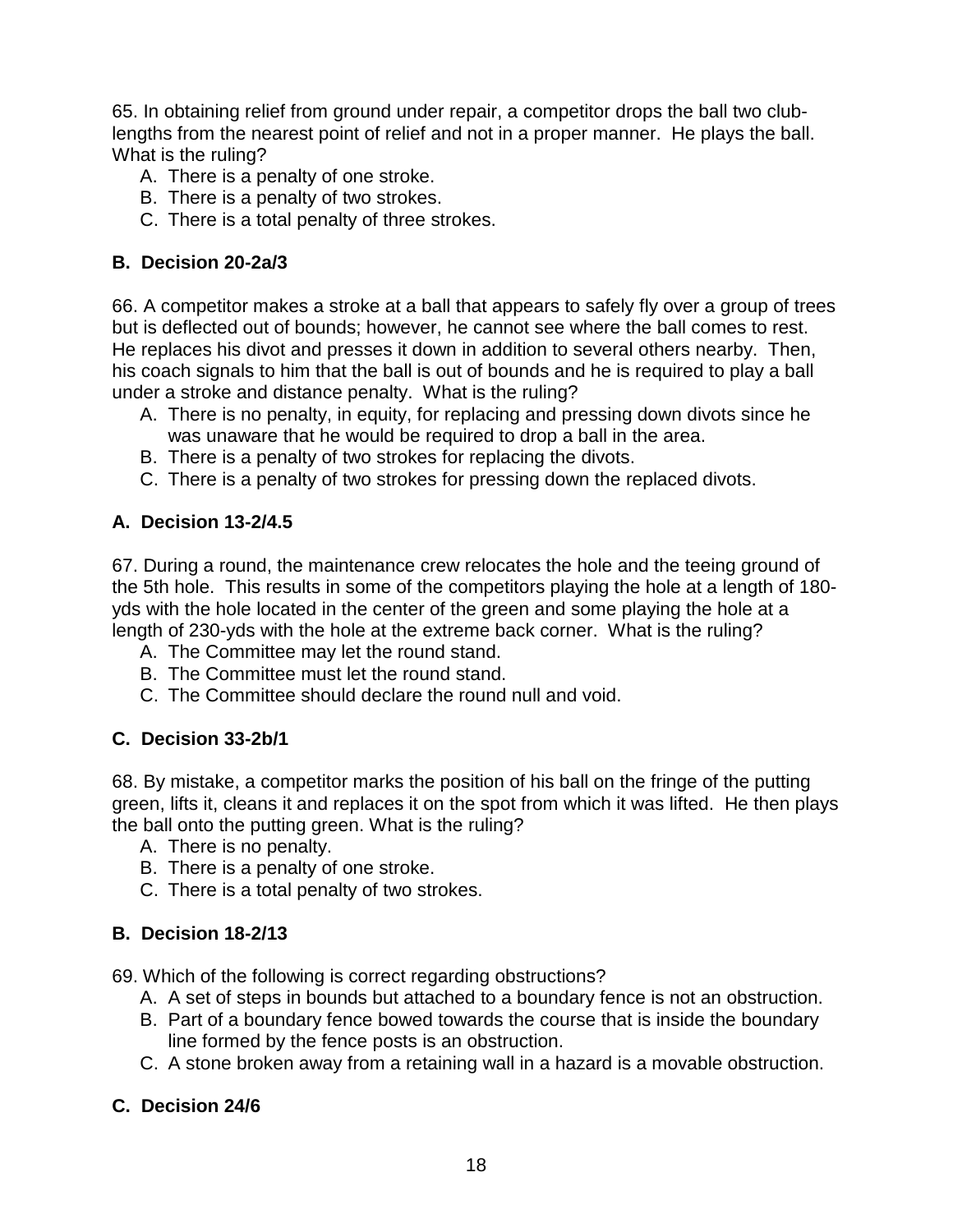70. A group is playing a hole on the front nine when the Committee suspends play because there is an excess of water on the back nine putting greens. The group takes refuge in a rain shelter for five minutes and then completes the hole before the Committee orders resumption of play. What is the ruling?

- A. The penalty is disqualification but the Committee would be justified in waiving the penalty entirely in these circumstances.
- B. The penalty is disqualification but the Committee would be justified in modifying the penalty to two strokes in these circumstances.
- C. The competitors are disqualified.

# **C. Decision 6-8b/1**

71. After a good shot from the tee, a competitor's ball came to rest in the front of a divot hole in the fairway. Enraged, he kicks the ball into some nearby bushes from which it cannot be immediately recovered. He substitutes a new ball on the spot where the original ball lay and completes the hole with the new ball. What is the ruling?

- A. There is a penalty of one stroke.
- B. There is a penalty of two strokes.
- C. There is a total penalty of three strokes.

# **B. Decision 18-2/13.5**

72. Three competitors were scheduled to start at 10:00 a.m. at the 1st hole. Two competitors were present at that time. The third competitor, who was scheduled to play last in the group, arrived at 10:02 a.m. just in time to play after the second competitor played but without exceptional circumstances preventing him being present at 10:00 a.m. What is the ruling?

- A. There is no penalty.
- B. The third competitor incurs a penalty of two strokes applied to the 1st hole.
- C. The third competitor is disqualified since there were no exceptional circumstances preventing him being present at 10:00 a.m.

# **B. Decision 6-3a/2**

73. A competitor's ball lies near a tree. He normally plays right-handed but the ball is unplayable for a right-handed stroke. If he plays the ball left-handed, which would be reasonable in the circumstances, he would be standing on a cart path. He takes relief for the left-handed stroke under the obstruction Rule. The ball rolls and comes to rest in a position where he does not have interference for the left-handed stroke but where it would be reasonable to play right-handed. The cart path interferes with the righthanded stroke. He takes relief under the obstruction Rule for the right-handed stroke and plays the ball right-handed. What is the ruling?

- A. There is no penalty.
- B. There is a penalty of two strokes.
- C. He is disqualified.

## **A. Decision 24-2b/17**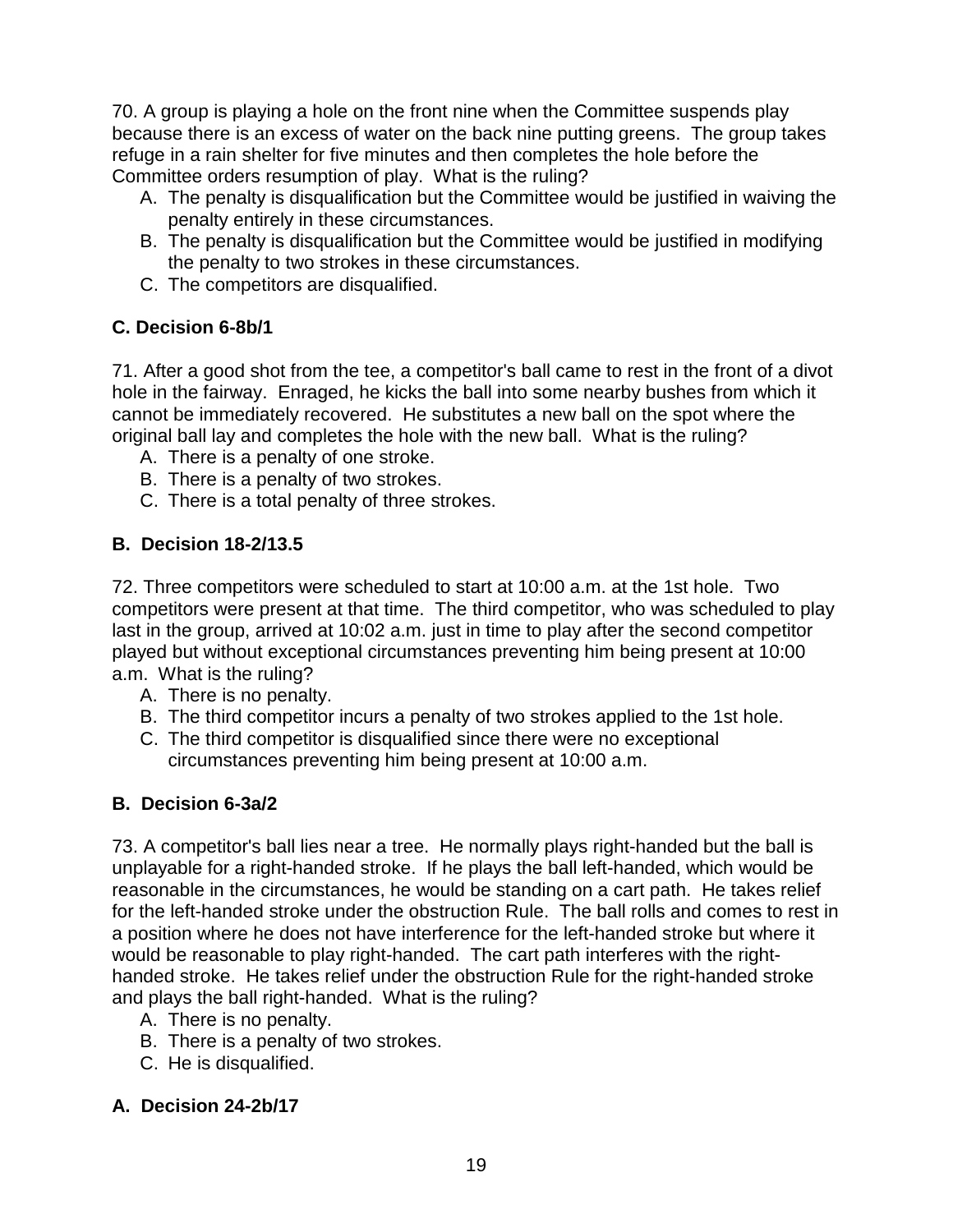74. After holing out with a wrong ball at the 1st hole but before starting play on the 2<sup>nd</sup> hole, a competitor asks a referee about the proper procedure to follow. The referee tells him to proceed with his round and consult the Committee upon completion of the round instead of rectifying his error. What is the ruling?

- A. There is no penalty and the score with the wrong ball counts at the  $1<sup>st</sup>$  hole.
- B. There is a penalty of two strokes and the score with the wrong ball counts at the 1<sup>st</sup> hole; the penalty of disqualification is waived.
- C. He is disqualified for not rectifying a serious breach of the Rules.

#### **B. Decision 33-7/5**

75. After other players have holed out, a player discovers that the top of the hole-liner on the putting green is level with the surface of the putting green. What is the ruling?

- A. The player must accept this condition as neither the player nor a Committee member may adjust the height of the hole-liner since others have holed out.
- B. The player must accept this condition as the Rules do not permit touching the line of putt, which includes the hole, in these circumstances.
- C. The player should request the Committee to adjust the liner; if a Committee member is not readily available, the player may, without penalty, adjust the liner.

## **C. Decision 16/4**

76. A competitor's ball lies on the putting green. He brushes a raised tuft of grass on his line of putt to determine if it is loose or not. He finds that it is attached and that the brushing alters its position improving his line of play. What is the ruling?

- A. There is no penalty provided that the tuft is restored to its original position before the next stroke.
- B. There is a penalty of two strokes and the tuft should be restored.
- C. There is a penalty of two strokes and the tuft may not be restored.

## **A. Decision 16-1a/11**

77. A fellow-competitor marked the position of a competitor's ball on the fringe of a putting green that interfered with his play. He then lifted it and set it aside. The competitor was unaware that his ball had been set aside and did not replace the ball on the spot from which it was lifted before he chipped it onto the putting green. The mistake was then discovered. What is the ruling?

- A. There is no penalty; the stroke with the wrong ball does not count and the competitor must replace his ball on the spot from which it was lifted before it was set aside.
- B. The competitor played from a wrong place; however, in equity, there is no penalty, the stroke does not count and the competitor must replace his ball.
- C. The competitor played from a wrong place; however, in equity, there is no penalty and the competitor must continue with his ball played from the wrong place.

## **A. Decision 15-3b/3**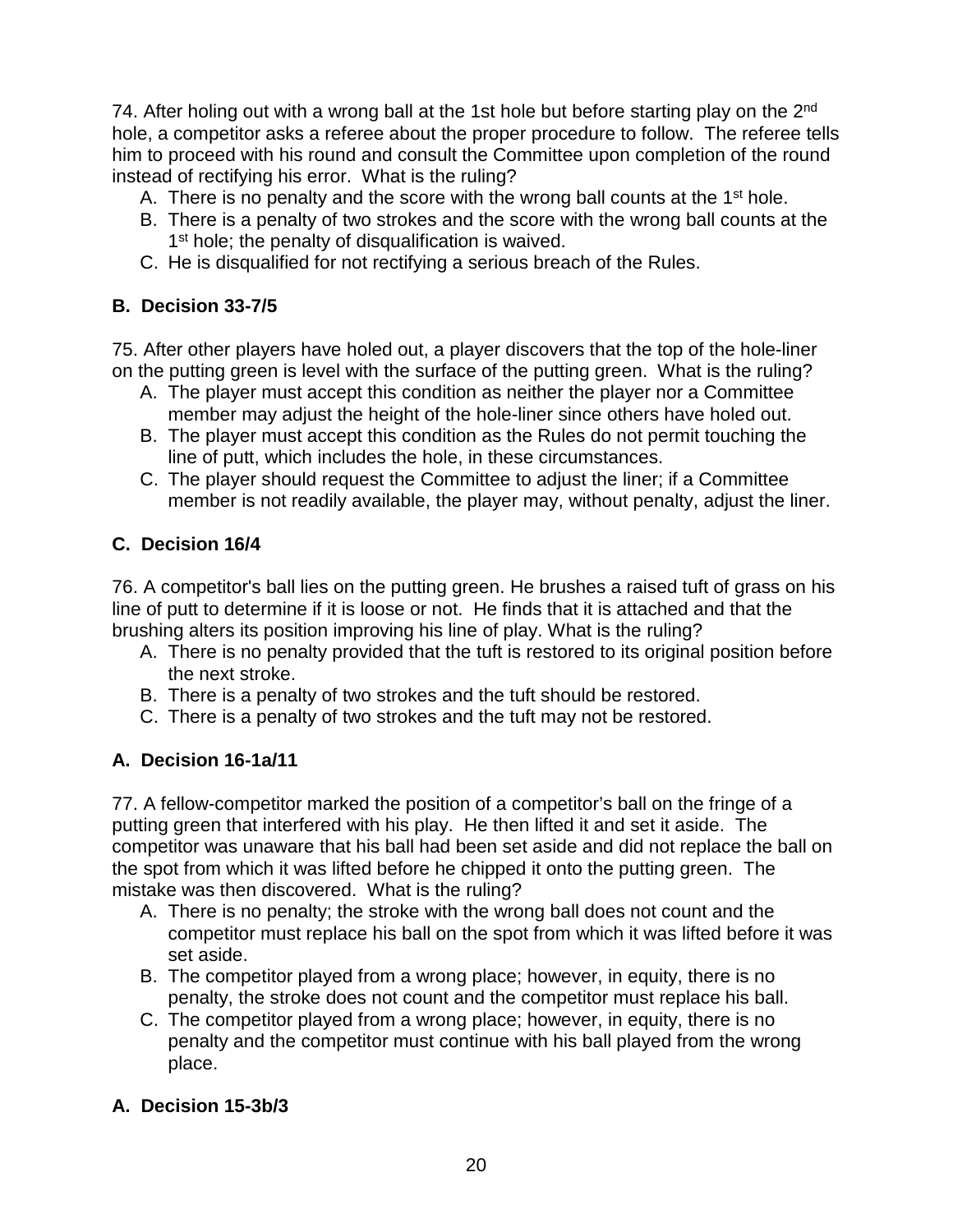78. Playing from a par-3 tee, a competitor strikes his ball onto bare ground in a water hazard. He plays the ball from the bare ground over the green into some bushes and the ball is not found. He drops a ball in the water hazard on the bare ground where he played the last stroke. Deciding not to play again from the hazard, he abandons the dropped ball and returns to the teeing ground where he plays another ball onto the putting green. He holes the ball after two putts. What is his score for the hole?

- A. 6.
- B. 7.
- C. He is disqualified.

# **B. Rule 26-2**

79. A competitor's ball lies on a cart path. He determines the nearest point of relief and drops the ball within one club-length of that spot. The ball comes to rest in a position that avoids interference, is not in a hazard and is not nearer the hole than where the ball originally lay. However, the ball lies nearer the hole than the nearest point of relief. What is the ruling?

- A. The ball must be re-dropped.
- B. The ball may be re-dropped.
- C. The ball must not be re-dropped.

# **A. Decision 20-2c/1.7**

80. A marker records a score of 6 for the 18th hole (the correct score is 5), signs the card, hands it to the competitor and leaves the scoring area. Upon review of the card by the competitor, he notices the error. The marker cannot be located so he corrects the score himself without mentioning this to the Committee and returns the card. Before the event concludes, the Committee discovers what has happened and ascertains that the competitor indeed scored 5 for the 18th hole. What is the ruling?

- A. There is no penalty as the score card is correct as returned.
- B. The Committee is justified in waiving the penalty of disqualification.
- C. The competitor is disqualified.

# **C. Decision 6-6b/7**

81. A competitor's ball lies outside an area of ground under repair and his stance does not have interference by the area; however, a branch of a tree rooted in the area interferes with his swing. He takes proper relief according to the ground under repair Rule and the ball comes to rest at the nearest point of relief. A fellow-competitor mentions that the margin of ground under repair does not extend vertically upward and that he thinks the competitor did not have interference from the area. The competitor lifts the ball, replaces it where it lay before taking relief, and plays it. What is the ruling?

- A. There is no penalty.
- B. There is a penalty of one stroke.
- C. There is a penalty of two strokes.

# **C. Rule 18-2 and Decisions 20-6/5 and 25-1a/1**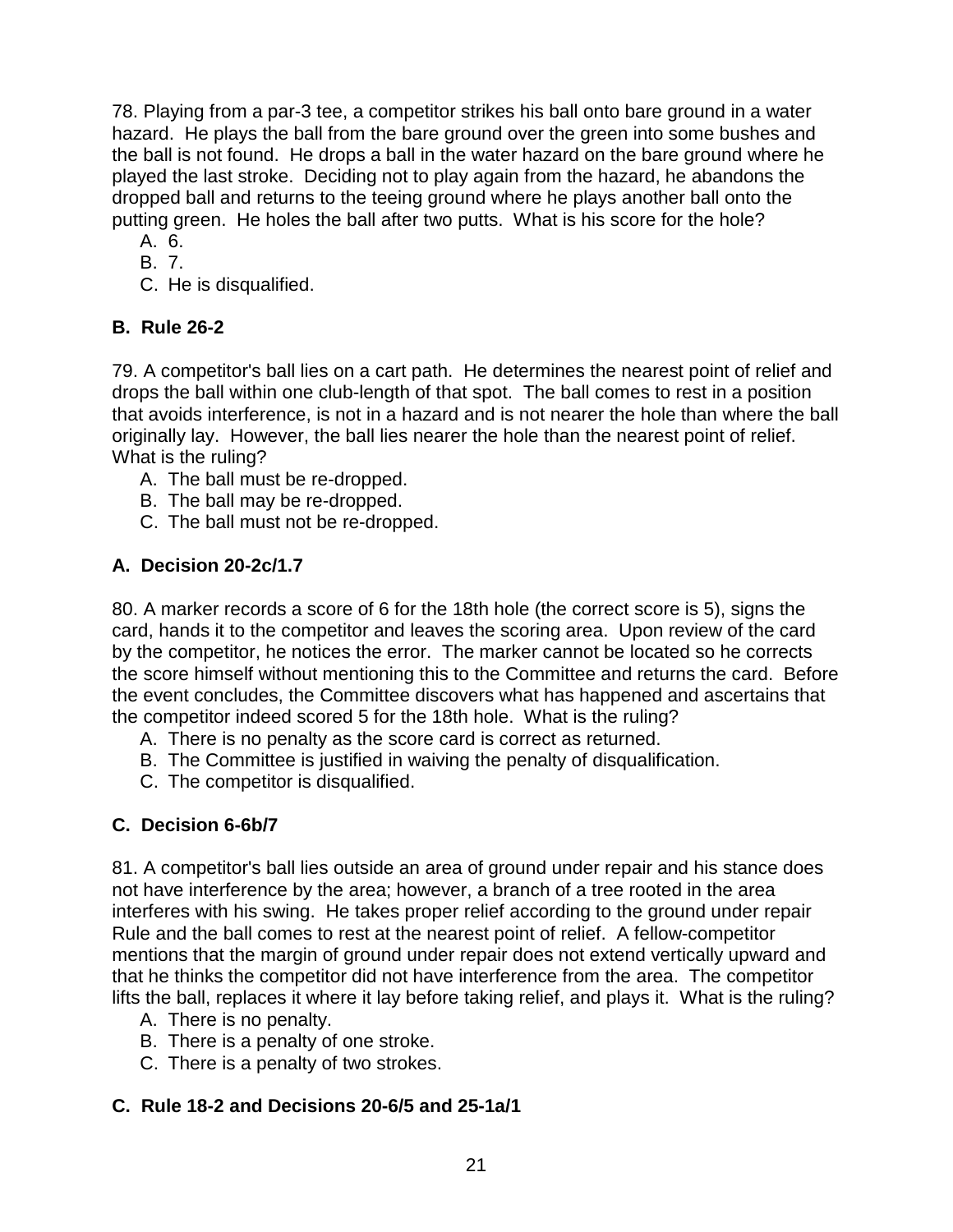82. After deeming his ball unplayable, a competitor lifts it. Then he finds that it was in ground under repair. Prior to dropping a ball, he asks for a ruling. Which of the following is correct?

- A. The declaration commits him to proceeding under the unplayable ball Rule.
- B. The lifting commits him to proceeding under the unplayable ball Rule.
- C. The declaration and the lifting do not commit him to proceeding under the unplayable ball Rule; he may take relief under the ground under repair Rule.

## **C. Decision 28/13**

83. Which of the following results in no penalty?

- A. A competitor plays his second shot onto a putting green and the ball strikes the flagstick that had been blown down by the wind and was lying on the green.
- B. A competitor's ball strikes the foot of a fellow-competitor who was attending the flagstick with the competitor's authority.
- C. A competitor's ball strikes the foot of a fellow-competitor who was attending the flagstick without the competitor's authority.

## **A. Rule 17 and Decision 17-3/3**

84. A competitor's ball comes to rest on an old cart path in a poor lie. He lifts the ball and drops it two club-lengths from the nearest point of relief. After playing it, he is told that he dropped the ball in a wrong place. He announces that he will play a second ball under Rule 3-3 and wishes it to count. He drops a second ball properly according to the obstruction Rule and plays it. He reports the facts to the Committee. What is the ruling?

- A. The score with the original ball counts with a penalty of two strokes added.
- B. The score with the second ball counts; there is no penalty.
- C. The score with the original ball counts; there is no penalty.

## **A. Rule 3-3a**

85. A competitor's ball is at rest in grass on the fairway side of a stake defining a water hazard, close to the stake but not touching it. He removes the stake and coincidentally the ball falls into the hole where the stake was previously located. The movement of the ball was not attributable to the removal of the stake nor did anyone cause the ball to move. The ball is not visible nor can it be recovered from the hole. What is the ruling?

- A. The ball is lost in the hazard and he must take relief under the water hazard Rule.
- B. The hole left by the water hazard stake is ground under repair and he is entitled to relief inside the hazard according to the ball lost in ground under repair Rule.
- C. The hole left by the water hazard stake is ground under repair and he is entitled to relief outside the hazard according to the ball lost in ground under repair Rule.

## **A. Decision 25/18**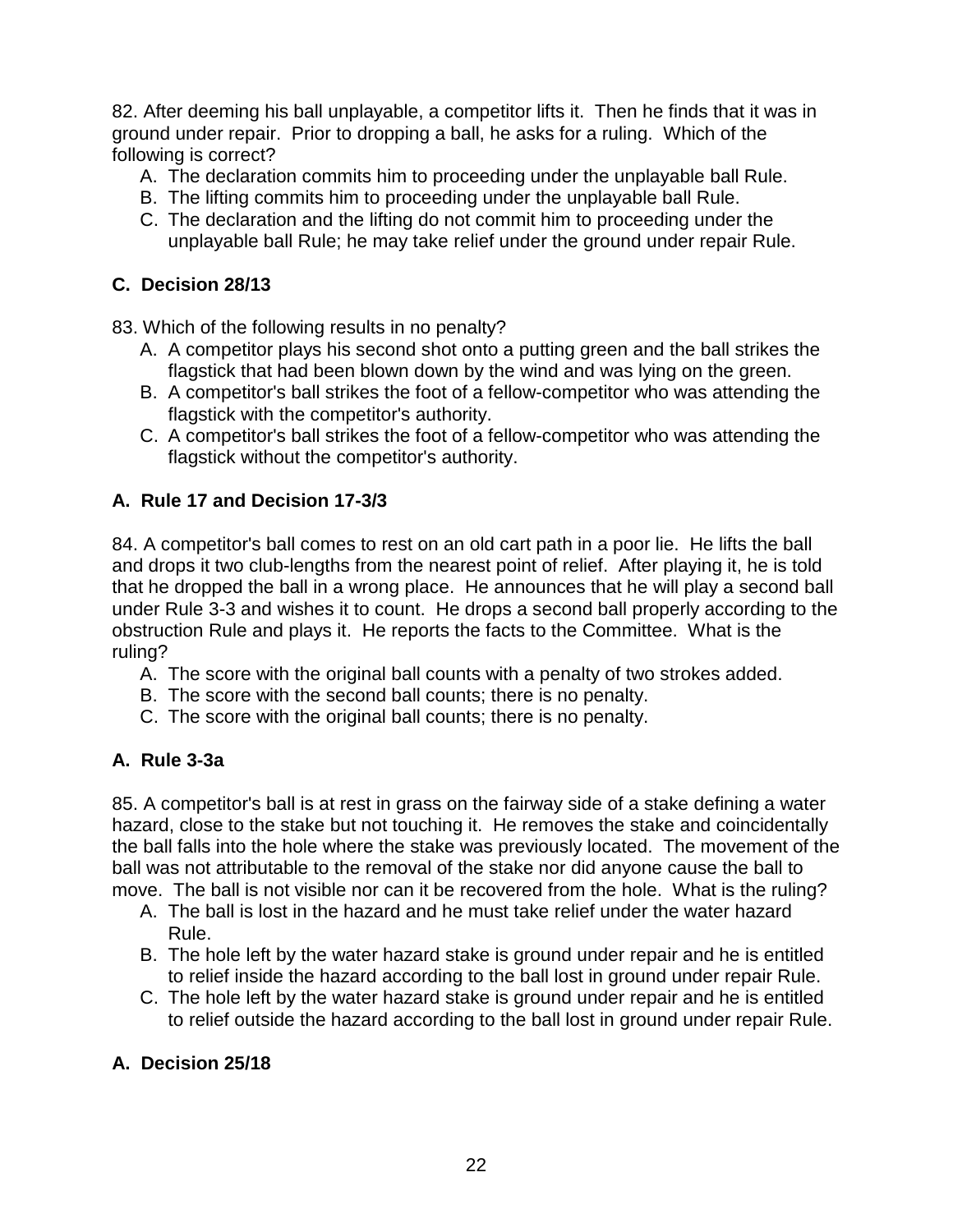86. A competitor fails to hole out after missing a short putt and completes his round. Other competitors in the group were unaware of the error; however, it is observed by the coach of an opposing team and reported to the Committee. What is the ruling?

- A. The Committee may waive the penalty of disqualification since the opposing coach was unsportsmanlike in not calling the error to the player's attention when it occurred.
- B. The Committee may waive the penalty of disqualification in view of the fact that neither the player nor anyone in his group was aware of the infraction.
- C. He is disqualified.

# **C. Decision 33-7/2**

87. In removing loose impediments near his ball in the fairway, a competitor accidentally touches his ball and causes it to oscillate before coming to rest on the spot where it originally lay. What is the ruling?

- A. There is no penalty.
- B. There is a penalty of one stroke.
- C. There is a penalty of two strokes.

# **A. Decision 18-2/31**

88. A competitor's ball lies in a water hazard. He is distracted by a flying insect that he swats away. What is the ruling?

- A. There is no penalty.
- B. There is a penalty of one stroke.
- C. There is a penalty of two strokes.

# **A. Decision 13-4/16.5**

89 A Committee may in exceptional circumstances waive the penalty of disqualification under the Rules for the failure of a competitor to start on time. Which of the following would NOT generally constitute exceptional circumstances that might justify waiving the disqualification penalty when he otherwise would not have failed to start on time?

- A. He was present at the scene of an accident and provided medical assistance.
- B. He was a witness to an accident and was required to give a statement as a witness.
- C. A major accident results in the journey to the course taking longer than expected.

# **C. Decision 6-3a/1.5**

90. Which of the following regarding casual water on a putting green is NOT correct?

- A. A competitor may mop up casual water on his line of putt without the Committee's permission.
- B. The Committee may enlist the help of competitors to remove casual water.
- C. The Committee may remove casual water by mopping it up with a towel.

# **A. Decision 33/1**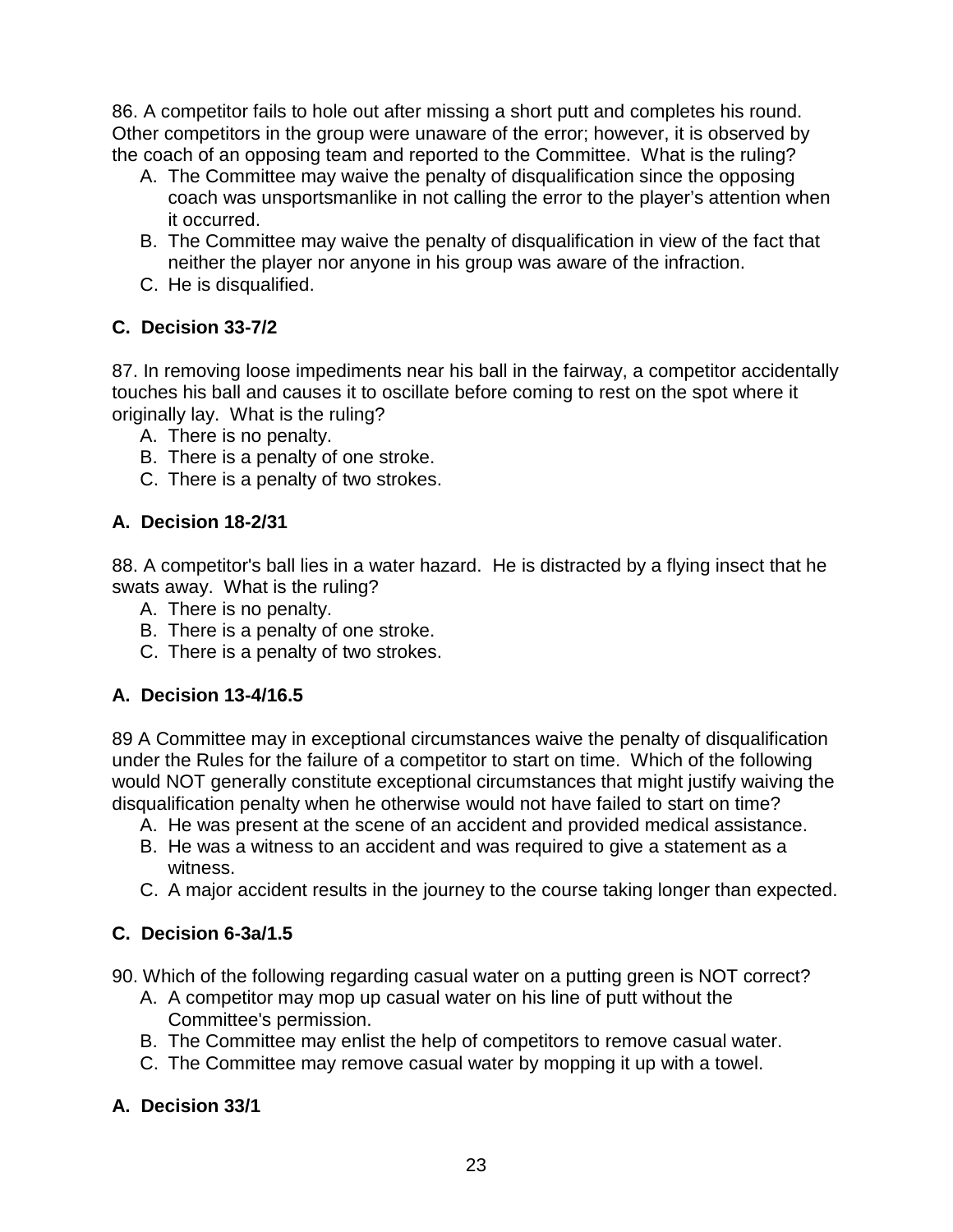91. Unknown to the competitor, his ball at rest on a putting green 30-feet from the hole is moved to a nearby spot farther from the hole by a fellow-competitor's ball played from a bunker. After the competitor plays his ball from its new position into the hole, he becomes aware of the facts. What is the ruling?

- A. There is no penalty and the ball is holed.
- B. He incurs a penalty of two strokes; there is a serious breach of the Rules and the ball must be replaced.
- C. He incurs a penalty of two strokes and the ball is holed.

## **A. Rule 18-5 and Decision 18-5/3**

92. Which one of the following is a competitor NOT permitted to use during a stipulated round?

- A. A compass to help in determining wind direction.
- B. Adhesive tape to bind his fingers together solely to aid in gripping the club.
- C. Standard eyeglasses and binoculars that have no range-finder attachments.

## **B. Decisions 14-3/3, 14-3/4 and 14-3/8**

93. Which of the following is NOT permitted regarding advice?

- A. A competitor asks a team mate in another group for advice on club selection.
- B. A competitor asks a fellow-competitor to inform him as to the distance from the competitor's ball to the putting green.
- C. Fellow-competitors exchange distance information concerning the distance of their respective balls from the hole for the purpose of determining the proper order of play.

## **A. Decisions 8-1/2 and 8-1/21**

94. The Committee suspends play for bad weather. When play is ordered resumed, a player discovers that his ball is some distance away from its original position and the lie at the original position is naturally altered. What is the ruling?

- A. The original ball must be played from its new position.
- B. A ball must be placed in the nearest lie most similar to the original lie that is not more than one club-length from the original lie, not nearer the hole.
- C. A ball must be placed on the spot from which the original ball was moved.

## **C. Decision 6-8d/1**

- 95. Which of the following is an example of "fairly taking a stance" by a player?
	- A. Bending a branch of a tree with the hands in order to get under a tree to play a ball if that is the only way to take a stance to play the ball.
	- B. Bending with a hand a branch obscuring a ball after the stance has been taken.
	- C. Standing on a branch to prevent it interfering with the backswing.

## **A. Decision 13-2/1**